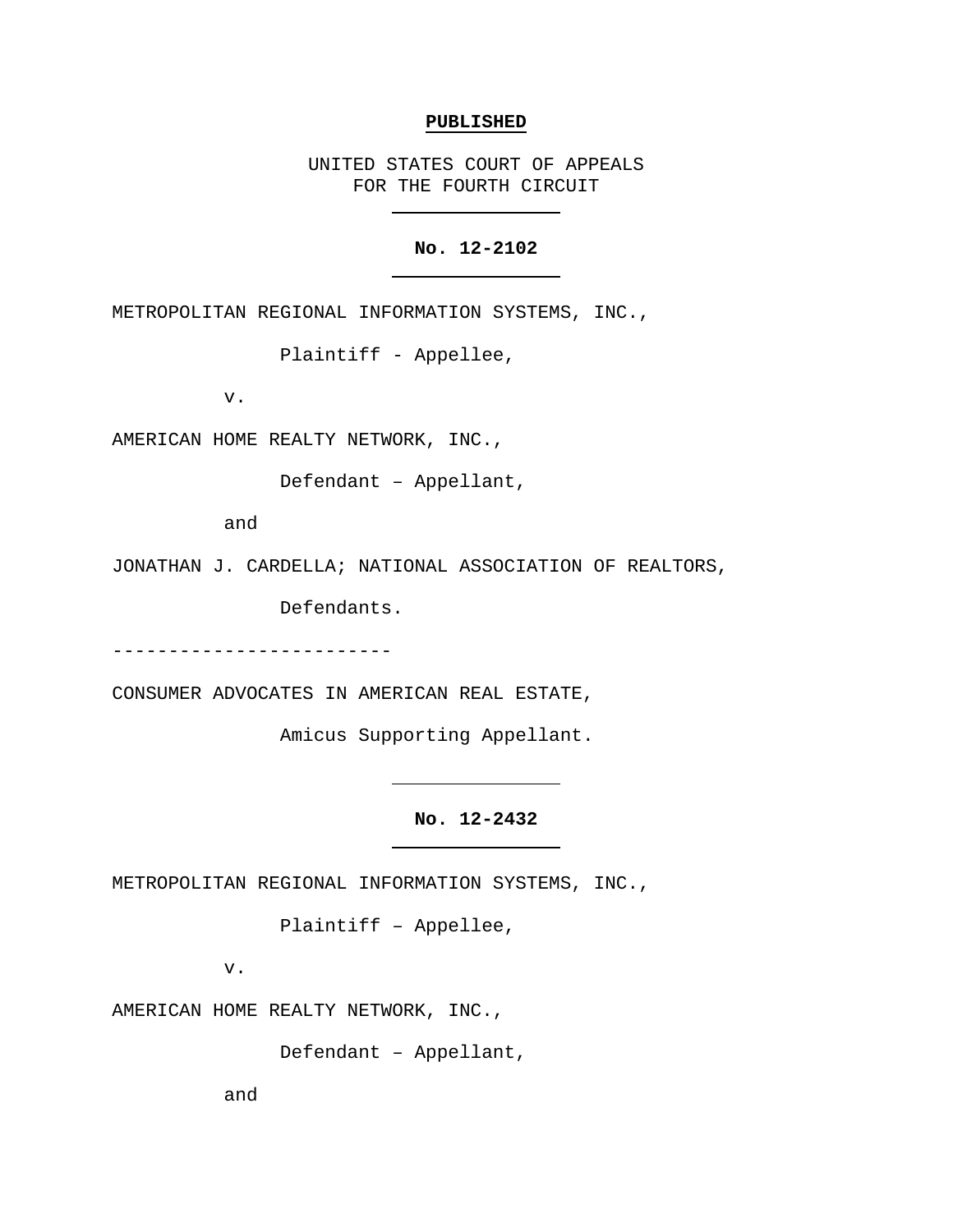JONATHAN J. CARDELLA; NATIONAL ASSOCIATION OF REALTORS,

Defendants.

-------------------------

CONSUMER ADVOCATES IN AMERICAN REAL ESTATE,

Amicus Supporting Appellant.

Appeals from the United States District Court for the District of Maryland, at Greenbelt. Alexander Williams, Jr., District Judge. (8:12-cv-00954-AW)

Argued: May 15, 2013 Decided: July 17, 2013

Before TRAXLER, Chief Judge, and GREGORY and DUNCAN, Circuit Judges.

Affirmed by published opinion. Judge Duncan wrote the opinion, in which Chief Judge Traxler and Judge Gregory joined.

**ARGUED:** Peter Farkas, FARKAS & TOIKKA LLP, Washington, D.C., for Appellant. Margaret Aldona Esquenet, FINNEGAN, HENDERSON, FARABOW, GARRETT & DUNNER, LLP, Washington, D.C., for Appellee. **ON BRIEF:** Richard S. Toikka, FARKAS & TOIKKA LLP, Washington, D.C.; Christopher R. Miller, Chief Legal Officer and General Counsel, AMERICAN HOME REALTY NETWORK, INC., San Francisco, California, for Appellant. John T. Westermeier, FINNEGAN, HENDERSON, FARABOW, GARRETT & DUNNER, LLP, Reston, Virginia, for Appellee. Douglas R. Miller, Executive Director and Attorney, CONSUMER ADVOCATES IN AMERICAN REAL ESTATE, Navarre, Minnesota, for Amicus Supporting Appellant.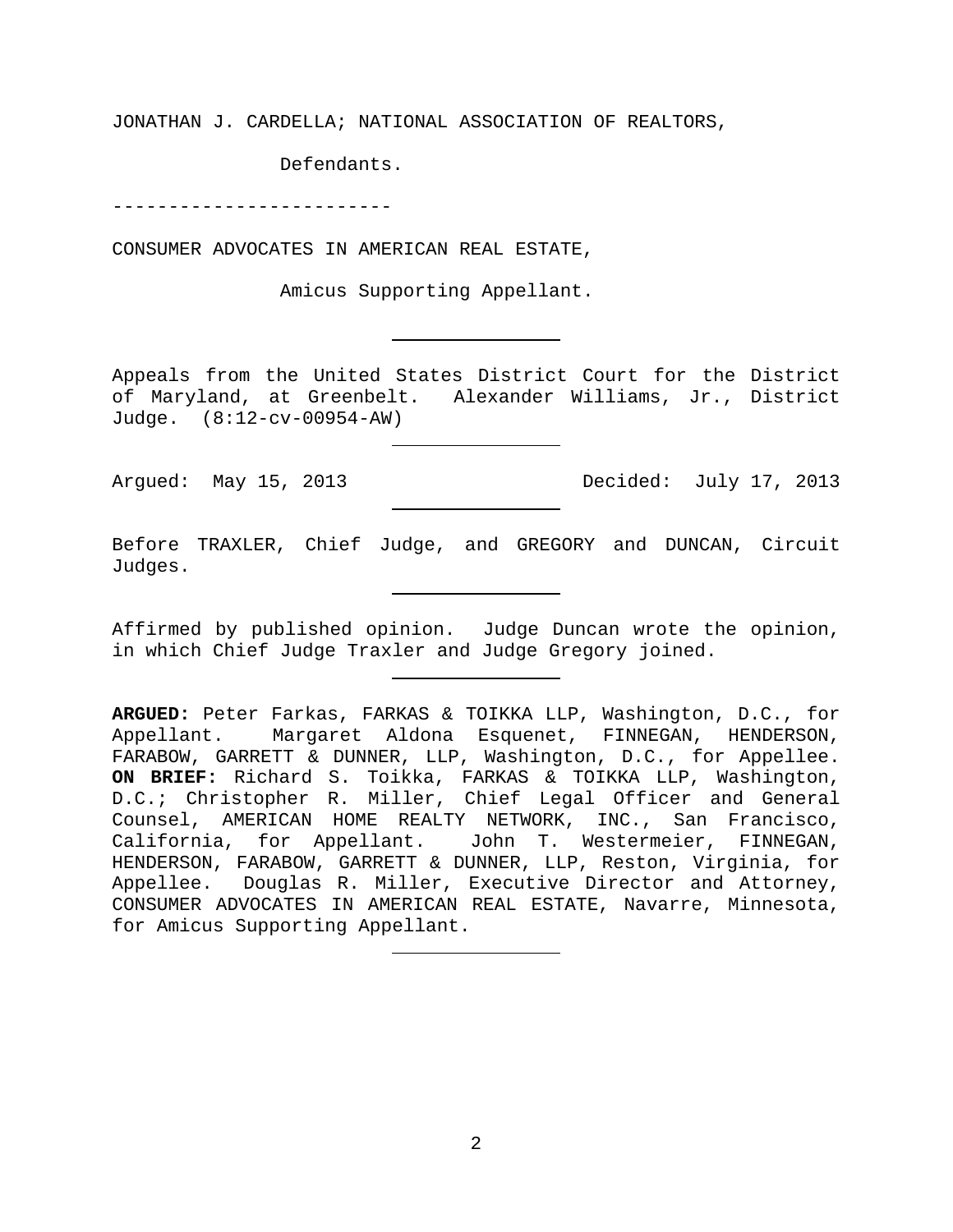DUNCAN, Circuit Judge:

Appellant American Home Realty Network, Inc. ("AHRN") and Appellee Metropolitan Regional Information Systems, Inc. ("MRIS") are competitors in the real estate listing business. MRIS offers an online fee-based "multiple listing service" to real estate brokers and agents, while AHRN circumvents those brokers and agents by taking listing data from online database compilers like MRIS and making it directly available to consumers on its "real estate referral" website.

In this action, MRIS contends that AHRN's unauthorized use of its copyrighted material constitutes infringement under the Copyright Act. The district court entered a preliminary injunction order prohibiting AHRN's display of MRIS's photographs on AHRN's referral website, and AHRN appealed. For the reasons that follow, we affirm.

#### I.

#### A.

MRIS operates an online multiple listing service, commonly known as an "MLS," in which it compiles property listings and related informational content (the "MRIS Database"). MRIS offers this service to real estate broker and agent subscribers in Maryland, Virginia, the District of Columbia, and parts of Delaware, West Virginia, and Pennsylvania.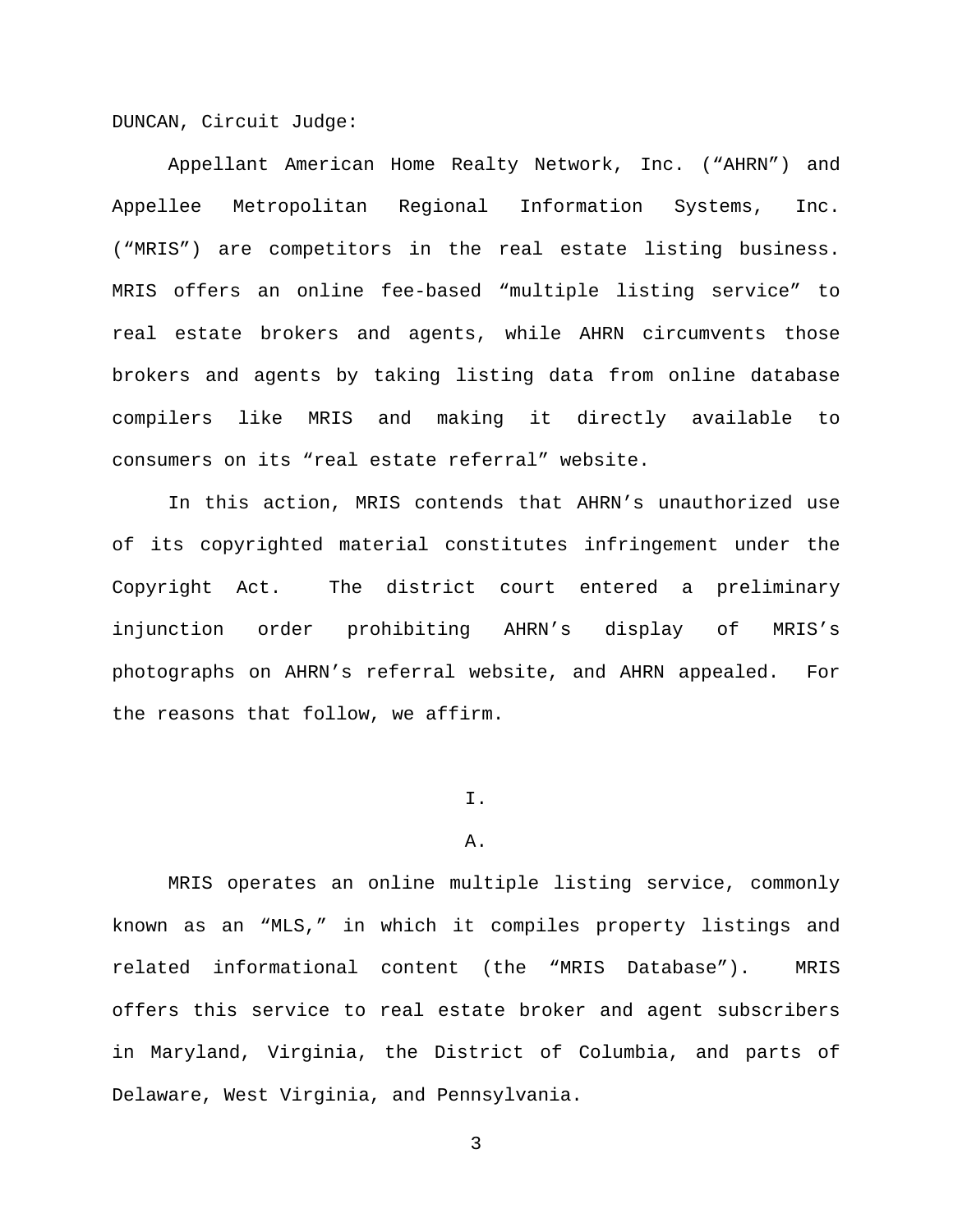Upon payment of a subscription fee to MRIS and assent to terms, subscribers upload their real estate listings to the MRIS Database and agree to assign to MRIS the copyrights in each photograph included in those listings. In relevant part, the MRIS Terms of Use Agreement ("TOU") reads as follows:

All images submitted to the MRIS Service become the exclusive property of [MRIS]. By submitting an image, you hereby irrevocably assign (and agree to assign) to MRIS, free and clear of any restrictions or encumbrances, all of your rights, title and interest in and to the image submitted. This assignment includes, without limitation, all worldwide copyrights in and to the image, and the right to sue for past and future infringements.

J.A.  $464<sup>1</sup>$  $464<sup>1</sup>$  $464<sup>1</sup>$  (emphasis added). In order to submit photographs to the MRIS Database, the subscriber must click a button to assent to the TOU. $^2$  $^2$  In exchange, subscribers are granted access to all of the real estate listings in the MRIS Database (including competitors' listings) and a nonexclusive license to display those listings on their own brokerage and/or agency websites via data feed.

To protect its claims of copyright ownership in the MRIS Database, MRIS affixes its mark and copyright notice--e.g., "©

<span id="page-3-0"></span> $1$  Citations to "J.A." throughout this opinion refer to the Joint Appendix filed in the initial appeal, while "S.J.A." refers to the Supplemental Joint Appendix filed in the second, consolidated appeal.

<span id="page-3-1"></span> $2$  The record is not clear as to the precise manner in which the TOU appears to subscribers.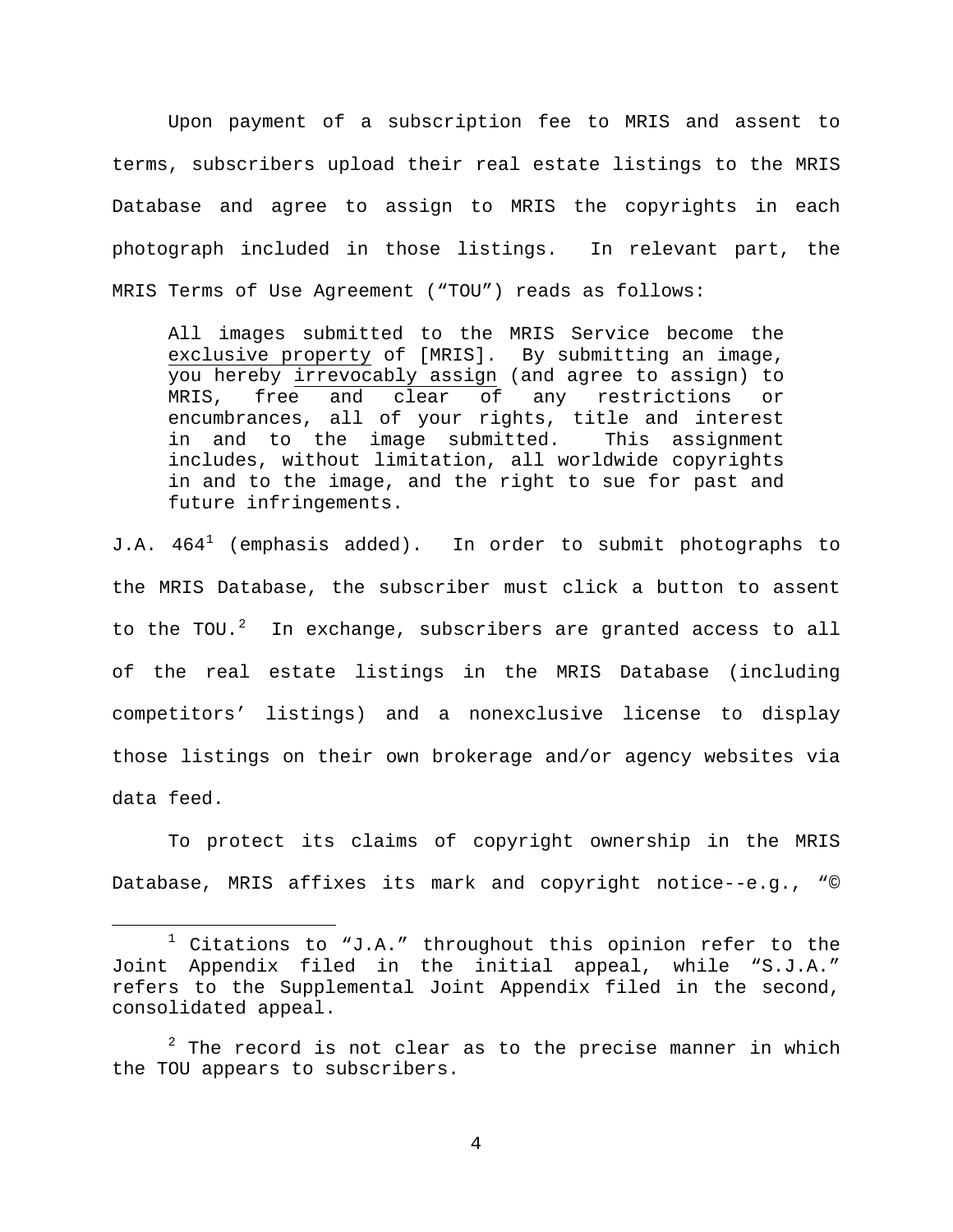2012 MRIS"--to all photographs published in the MRIS Database, and registers the MRIS Database with the Copyright Office each quarter under the registration procedures applicable to automated databases. See J.A. 460.<sup>[3](#page-4-0)</sup> For example, one application from 2008 reads, in pertinent part:

Type of Work: Computer File

Application Title: Group registration for automated<br>database titled Metropolitan Regional Information database titled Metropolitan Regional Systems, Inc. MRIS Database; unpublished updates from September 1, 2007 to December 31, 2007.

Authorship on Application: [MRIS], employer for hire[.]

Pre-existing Material: Previous versions of unpublished automated database updated and revised from September 1, 2007 to December 31, 2007.

Basis of Claim: Daily updated and revised text and images and new text and images.

Copyright Note: Regarding deposit: Application states<br>that ID material (database records) from that ID material (database records) from representative date December 31, 2007.

J.A. 426. Other applications list "text," or "text, photographs," as pre-existing material or the basis of the claim. See, e.g., J.A. 428-30. According to MRIS, its quarterly registrations of the MRIS Database "extend to the

<span id="page-4-0"></span> <sup>3</sup> See also J.A. 158-67, 426-30 (copies of registration applications spanning the period from October 1, 2003 to<br>December 31, 2011); J.A. 406-25, 431-58 (corresponding December 31, 2011); J.A. 406-25, 431-58 (corresponding<br>certificates of registration). As AHRN notes, these registration). registration certificates do not identify the names of any of the authors or titles of individual photographs. See Appellant's Br. at 42.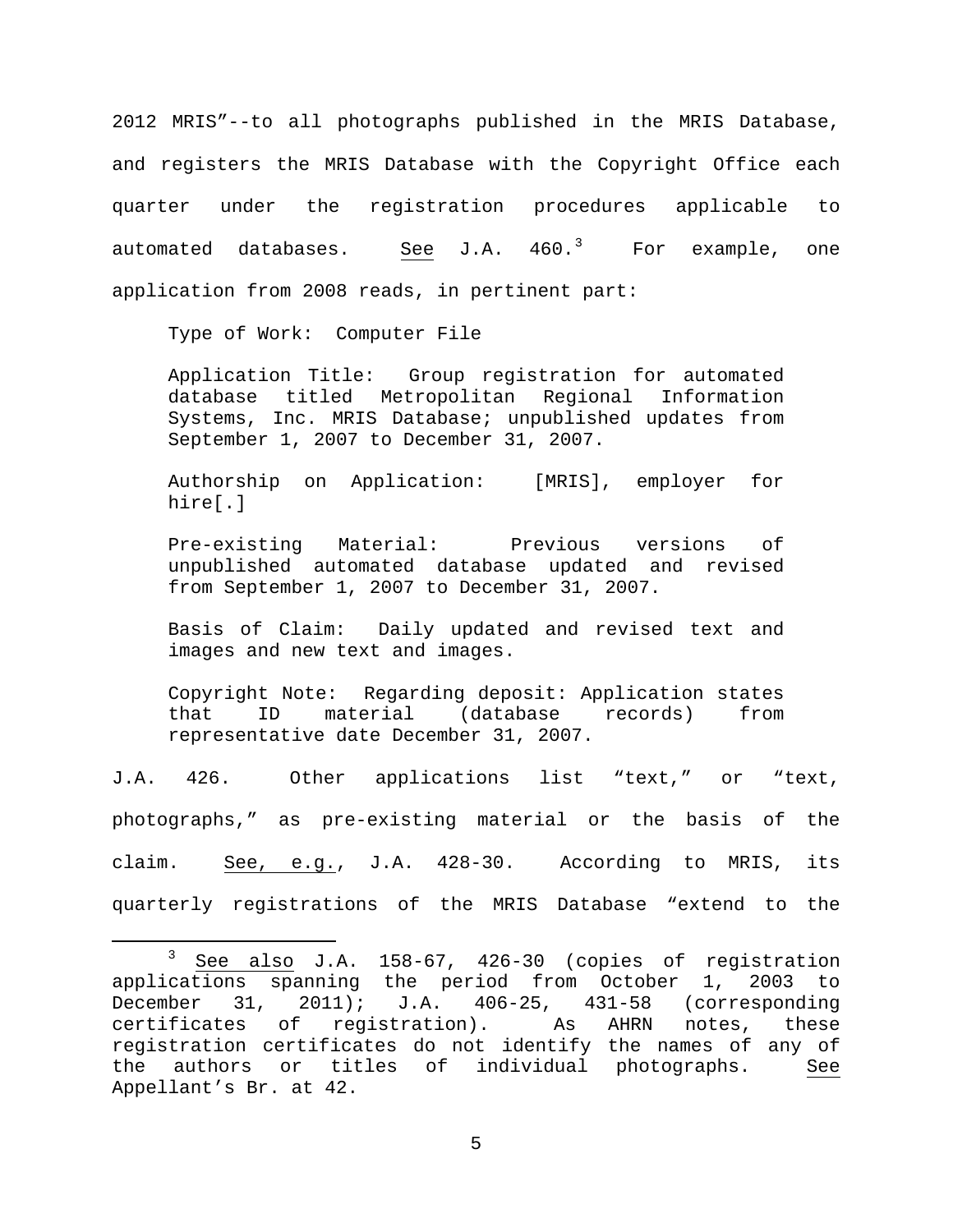collection and compilation of the real estate listings in the MRIS Database and to expressive contributions created by MRIS or acquired by MRIS, including the photographs included in the listings." J.A. 460.

AHRN is a California real estate broker that owns and operates the website NeighborCity.com, a national real estate search engine and referral business. Among other sources, AHRN acquires the data displayed on NeighborCity.com from real estate brokers and agents, county tax assessors' offices and other public records, foreclosure data providers, and multiple listing services such as the MRIS Database. AHRN expressly disclaims any role in the creation of the data it makes available: the terms of use for NeighborCity.com provide that the user understands "all the data on properties available for sale or rent is maintained by various . . . MLSs" and that AHRN "does not alter or add to this information on the properties in any way." J.A. 360. That AHRN has displayed on NeighborCity.com real estate listings containing copyrighted photographs taken from the MRIS Database is not presently disputed.

B.

On November 18, 2011, MRIS sent AHRN a cease and desist letter. In response, AHRN suggested the parties develop a "custom license" whereby AHRN could continue to use the listing data to which MRIS claimed a proprietary interest. MRIS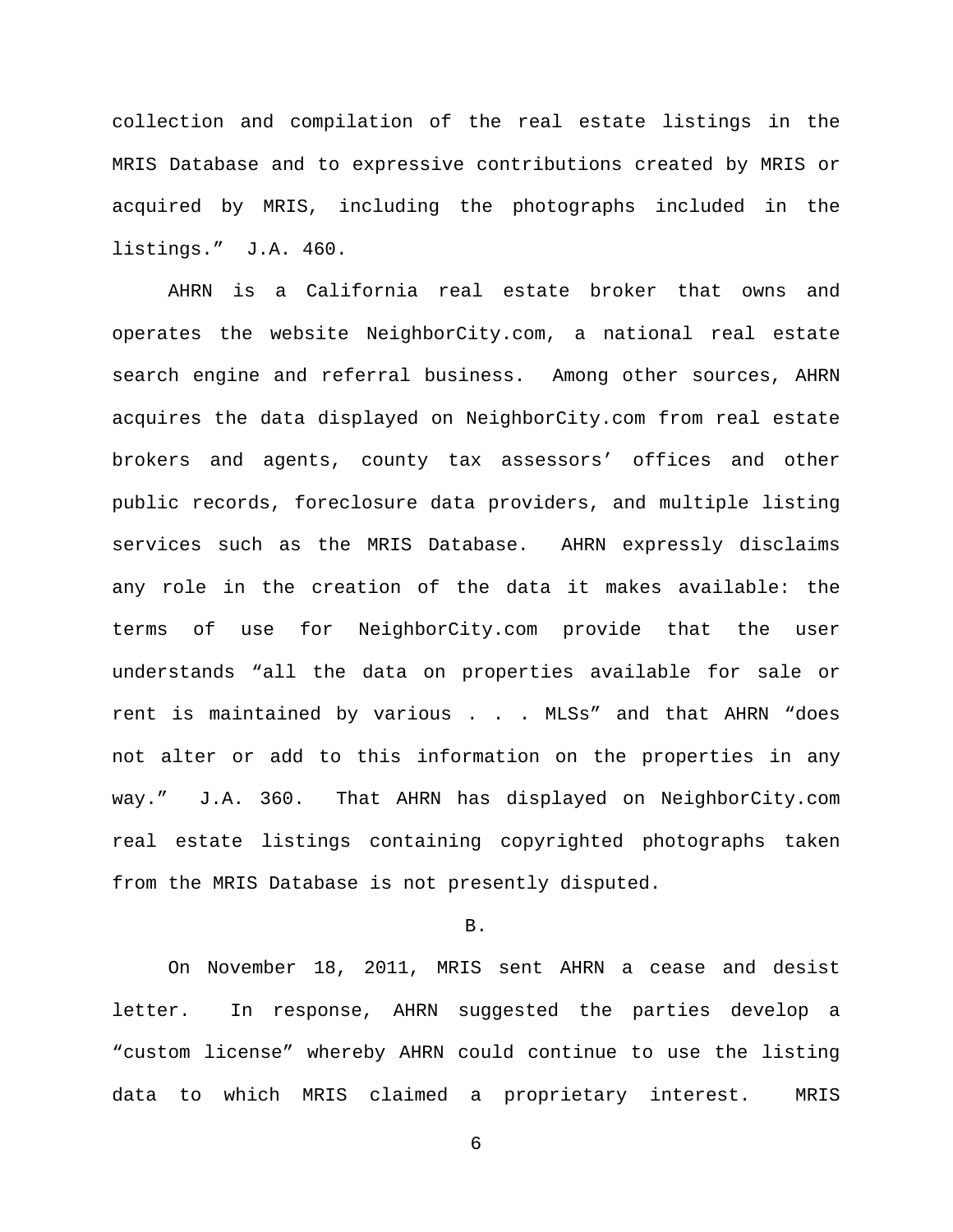rejected that idea and, on March 28, 2012, filed suit against AHRN and its  $CEO$ , Jonathan Cardella,<sup>[4](#page-6-0)</sup> alleging various claims related to copyright infringement. A few days later, MRIS sought a preliminary injunction under the Copyright Act, which authorizes a federal court to "grant temporary and final injunctions on such terms as it may deem reasonable to prevent or restrain infringement of a copyright." 17 U.S.C. § 502(a). AHRN moved to dismiss for lack of personal jurisdiction, improper venue, and failure to state a claim. The district court denied AHRN's motion to dismiss, and granted MRIS's motion for preliminary injunction. See 888 F. Supp. 2d 691 (D. Md. 2012). AHRN timely appealed.

In response to motions filed by the parties, the district court revised its preliminary injunction order while the appeal was still pending.<sup>[5](#page-6-1)</sup> The revised order specifies that the court enjoins only AHRN's use of MRIS's photographs--not the compilation itself or any textual elements that might be considered part of the compilation--and also renders the injunction's effect conditional upon MRIS's posting of security.

<span id="page-6-0"></span><sup>&</sup>lt;sup>4</sup> The district court dismissed Cardella from the action for lack of personal jurisdiction. He is not party to this appeal.

<span id="page-6-1"></span><sup>5</sup> Specifically, the district court granted AHRN's motion for clarification, granted in part MRIS's motion for modification, and denied AHRN's motion for reconsideration or suspension.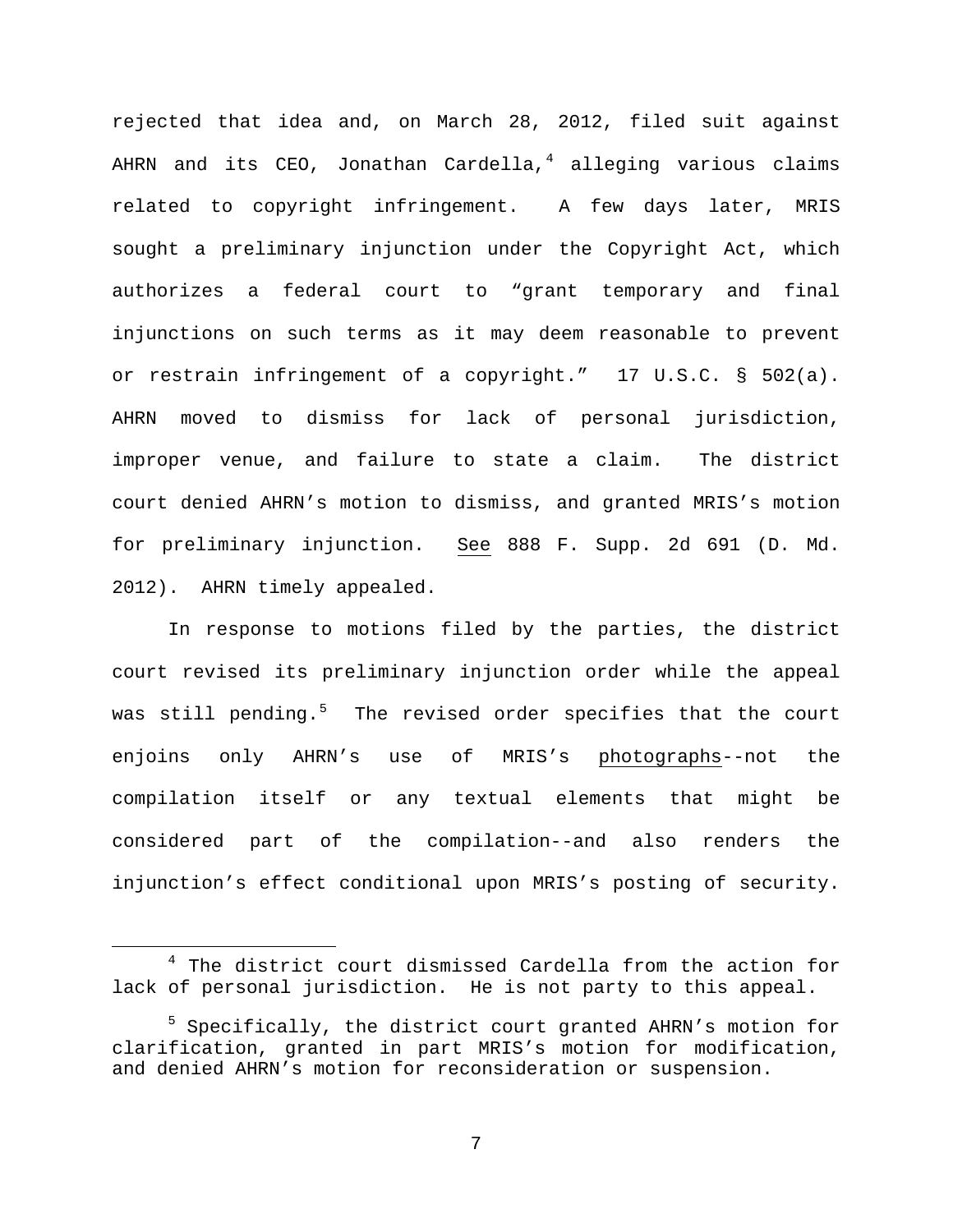See 904 F. Supp. 2d 530 (D. Md. 2012). AHRN again appealed, and the two appeals were consolidated. We thus review AHRN's remaining challenges to the district court's revised preliminary injunction order.<sup>[6](#page-7-0)</sup>

### II.

We review the district court's decision to grant a preliminary injunction for abuse of discretion, assessing its factual determinations for clear error and its legal conclusions de novo. Pashby v. Delia, 709 F.3d 307, 319 (4th Cir. 2013) (citing Aggarao v. MOL Ship Mgmt. Co., 675 F.3d 355, 366 (4th Cir. 2012)). Parties seeking a preliminary injunction must demonstrate that (1) they are likely to succeed on the merits, (2) they are likely to suffer irreparable harm, (3) the balance of hardships tips in their favor, and (4) the injunction is in the public interest. Winter v. Natural Res. Def. Council, Inc., 555 U.S. 7, 20 (2008).

AHRN argues that MRIS has failed to show a likelihood of success on its copyright infringement claim primarily for two reasons: (1) when MRIS registered its Database it failed to

<span id="page-7-0"></span> $6$  Following the district court's entry of the revised order, AHRN withdrew the objections raised in its first appeal to the order's lack of specificity and failure to require security. See Appellant's Supp. Br. at 2.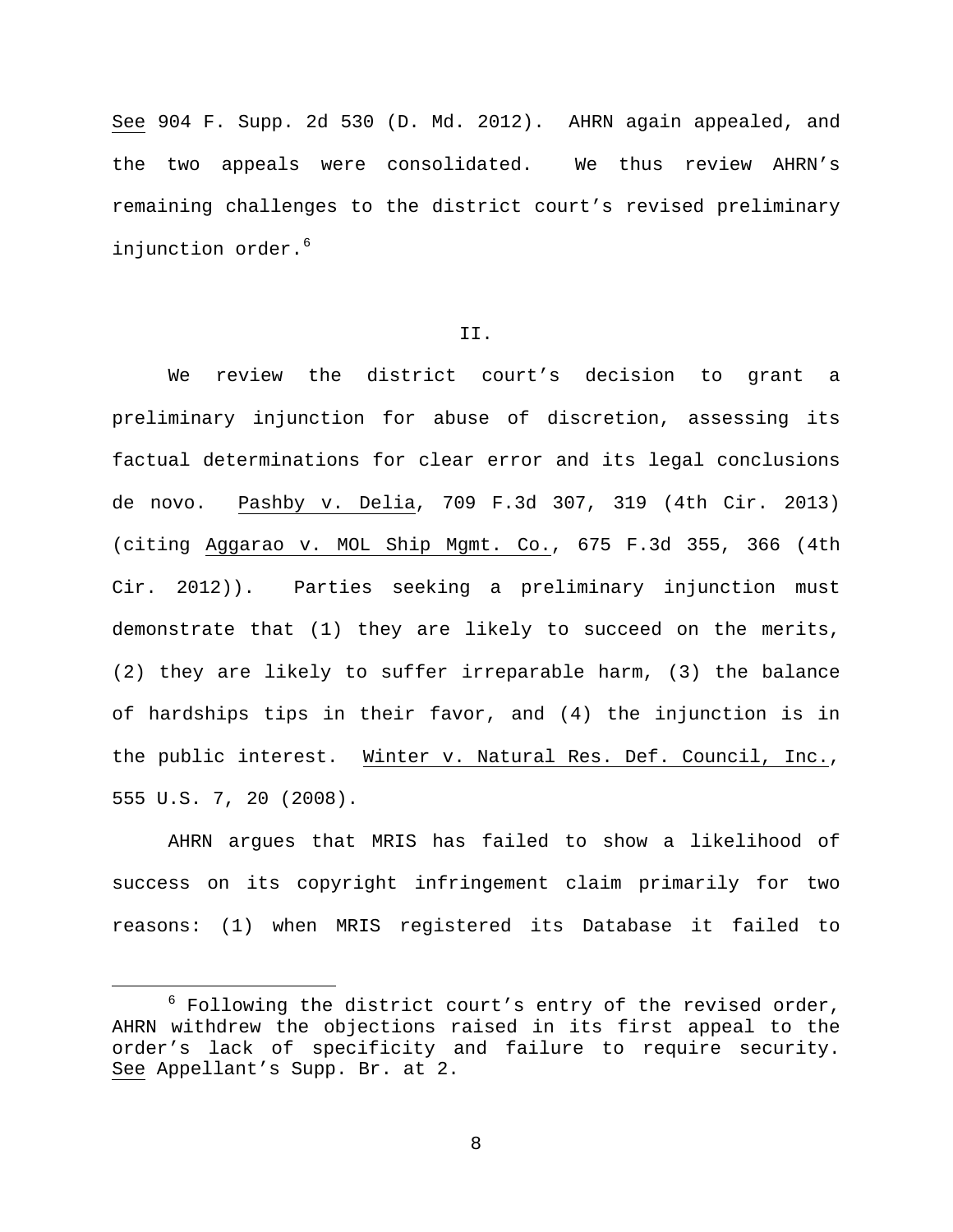properly register its copyright in the individual photographs; and (2) MRIS does not possess copyright interests in the photographs because the subscribers' electronic agreement to MRIS's terms of use failed to transfer those rights.<sup>[7](#page-8-0)</sup>

We note at the outset that our consideration of the parties' arguments is complicated by their conflation of copyright protection and copyright registration. These are two entirely distinct matters, governed by separate sections of the Copyright Act. Compare 17 U.S.C. § 102, with 17 U.S.C. §§ 408- 412. Unlike registration, which we discuss at length below, the scope of copyright protection is not at issue in this appeal. The district court's revised order enjoins only the use of photographs uploaded by MRIS's subscribers, and AHRN does not contest that these photographs of homes and apartments are worthy of copyright protection.<sup>[8](#page-8-1)</sup> To the extent AHRN argues that

<span id="page-8-0"></span> <sup>7</sup> AHRN also challenges the district court's evaluation of the second, third, and fourth prongs of the preliminary injunction analysis. Because we find AHRN's arguments in this regard to be without merit, and because they are largely factual inquiries to which we afford substantial deference to the district court, we reject them without further discussion here.

<span id="page-8-1"></span> $8$  Nor could it reasonably do so. "For more than a century photographs have been held to be copyrightable 'writings' under Article I, § 8 of the Constitution." Rogers v. Koons, 960 F.2d 301, 306 (2d Cir. 1992) (citation omitted). This is so even when they are largely "factual," rather than artistic, in nature. See Burrow-Giles Lithographic Co. v. Sarony, 111 U.S. 53, 60-61 (1884) (recognizing wide copyright protection over photographs in holding that a photograph of Oscar Wilde was an (Continued)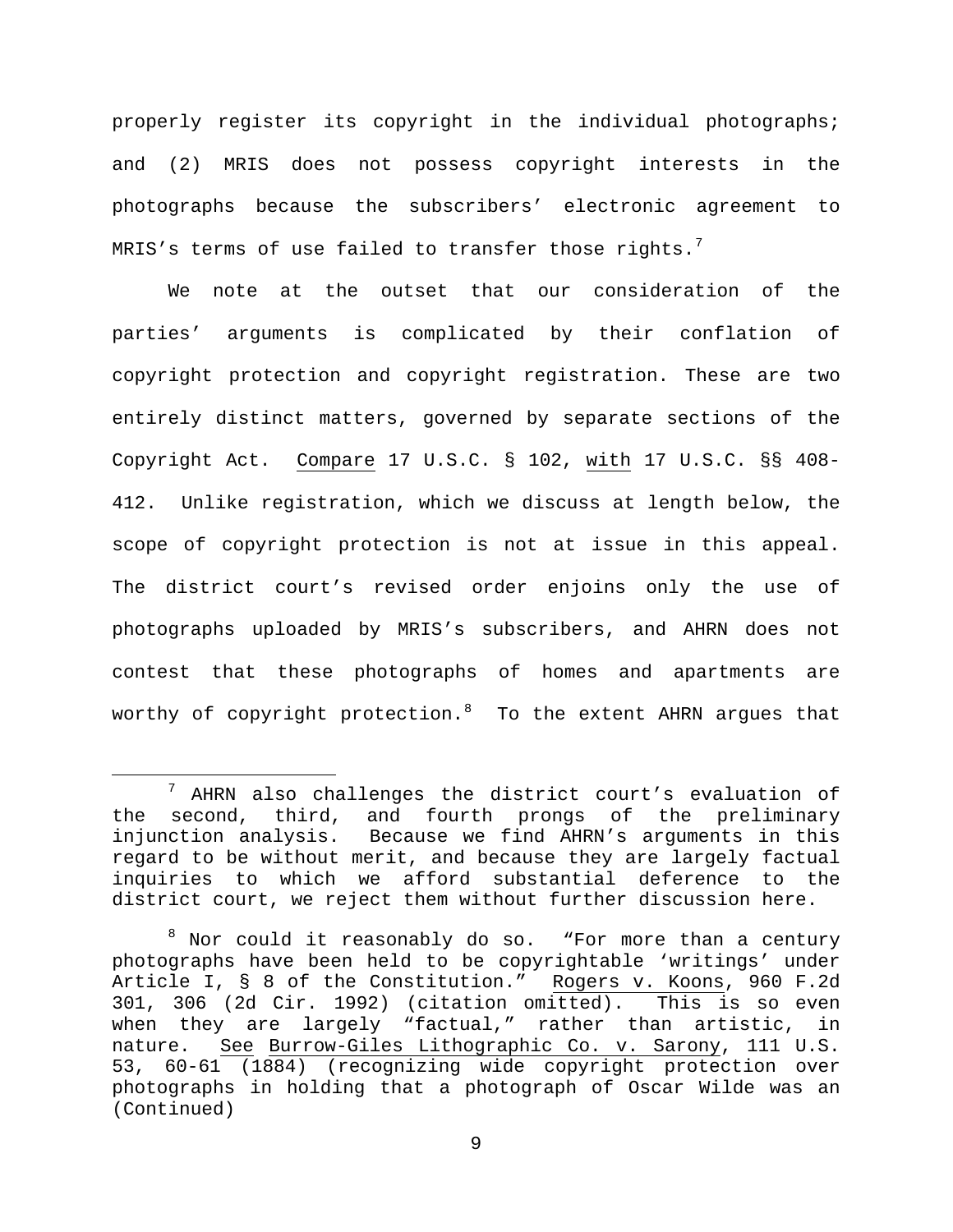the MRIS Database itself fails to merit copyright protection in its originality as a compilation, we reject this contention as well. $9$ 

In the following discussion, we first set forth the necessary statutory framework, and then consider each of AHRN's arguments in turn. Although the arguments present novel questions, we ultimately reject both.

A.

In general, the Copyright Act protects "original works of authorship fixed in any tangible medium of expression." 17 U.S.C. § 102. This protection commences as soon as the original work is created and fixed in some tangible form, becoming the

ī

original work of art because the author was required to make such creative decisions as placement of Oscar Wilde in front of the camera, selection of the angle, light and shade, etc.).

<span id="page-9-0"></span> $9$  As the Supreme Court has made clear, it is only a "narrow category of works in which the creative spark is utterly lacking or so trivial as to be virtually nonexistent" so as to render<br>the work "incapable of sustaining a valid copyright." Feist the work "incapable of sustaining a valid copyright." Publ'ns, Inc. v. Rural Tel. Serv. Co., 499 U.S. 340, 359 (1991). Furthermore, originality is usually considered a question of fact, Craigslist, Inc. v. 3Taps Inc., 2013 WL 1819999, at \*6 n.11 (N.D. Cal. April 30, 2013) (citations omitted); thus, we may reverse the district court's finding here only if it is clearly erroneous--which it is not.

We also question the relevance of this issue to our present inquiry. Our review is limited by the scope of the revised<br>preliminary injunction order, which reaches the issue of preliminary injunction order, which reaches the copyright infringement only as to the photographs contained in the database.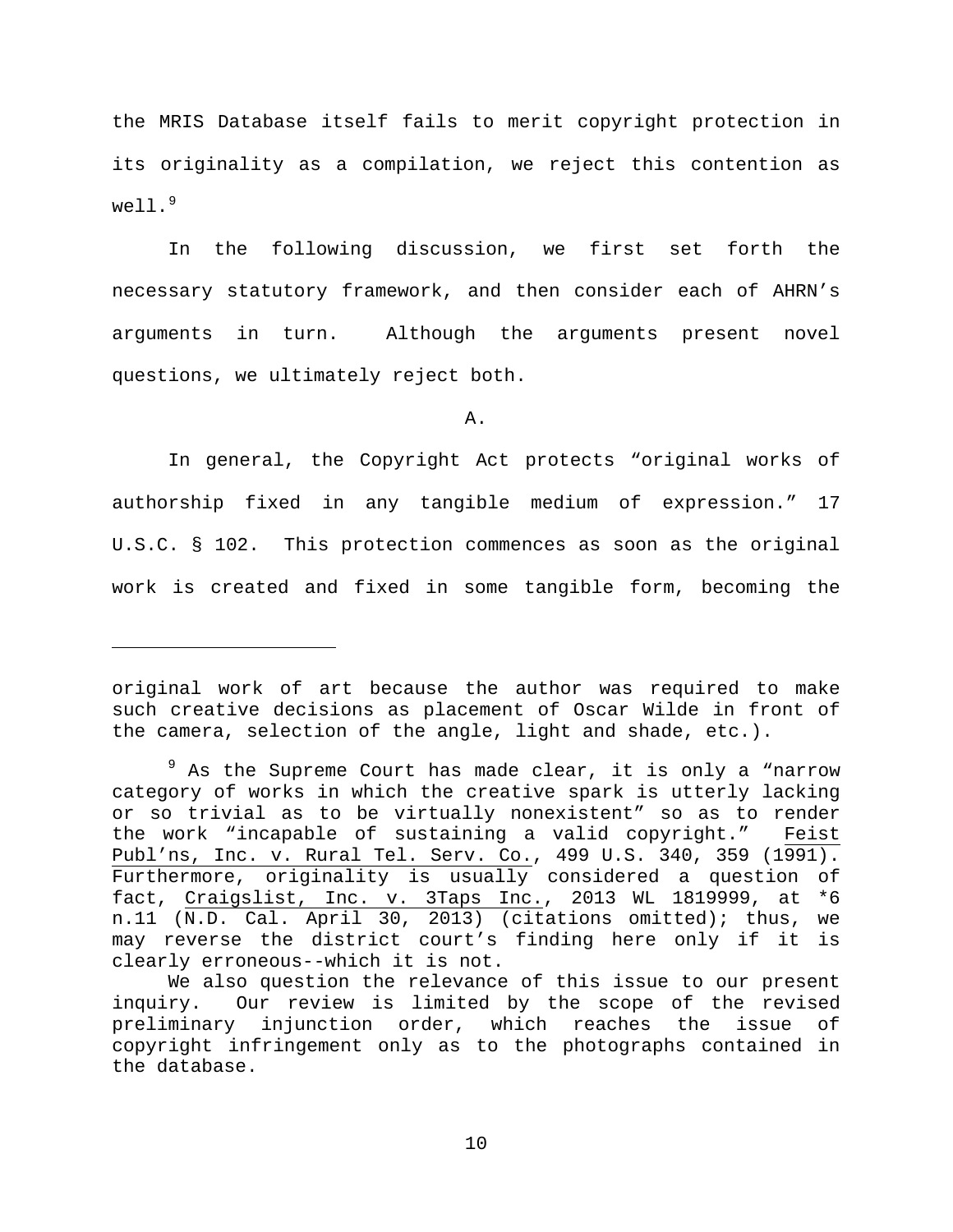author's property immediately upon fixation. See id. § 201(a). Copyright ownership takes the form of several exclusive rights, such as the right to reproduce the work. Id. § 106. Although ownership vests initially with the author of the work, the author may transfer any of the exclusive rights attendant to copyright ownership by granting an assignment or exclusive license. Id. § 201(d). A copyright owner may seek judicial enforcement of his property rights against subsequent infringers, so long as he has registered the work with the Copyright Office prior to filing the copyright infringement action. Id. § 411(a).

One type of "original work of authorship" protected under the Copyright Act is a "compilation," which is "formed by the collection and assembling of preexisting materials or of data that are selected, coordinated, or arranged in such a way that the resulting work as a whole constitutes an original work of authorship." Id. § 101. The protection afforded to a compilation is independent of any protection that might be afforded to its individual components. Thus, ownership of the copyright in a compilation, standing alone, "extends only to the material contributed by the [compilation's author] . . . and does not imply any exclusive right in the preexisting material." Id. § 103(b).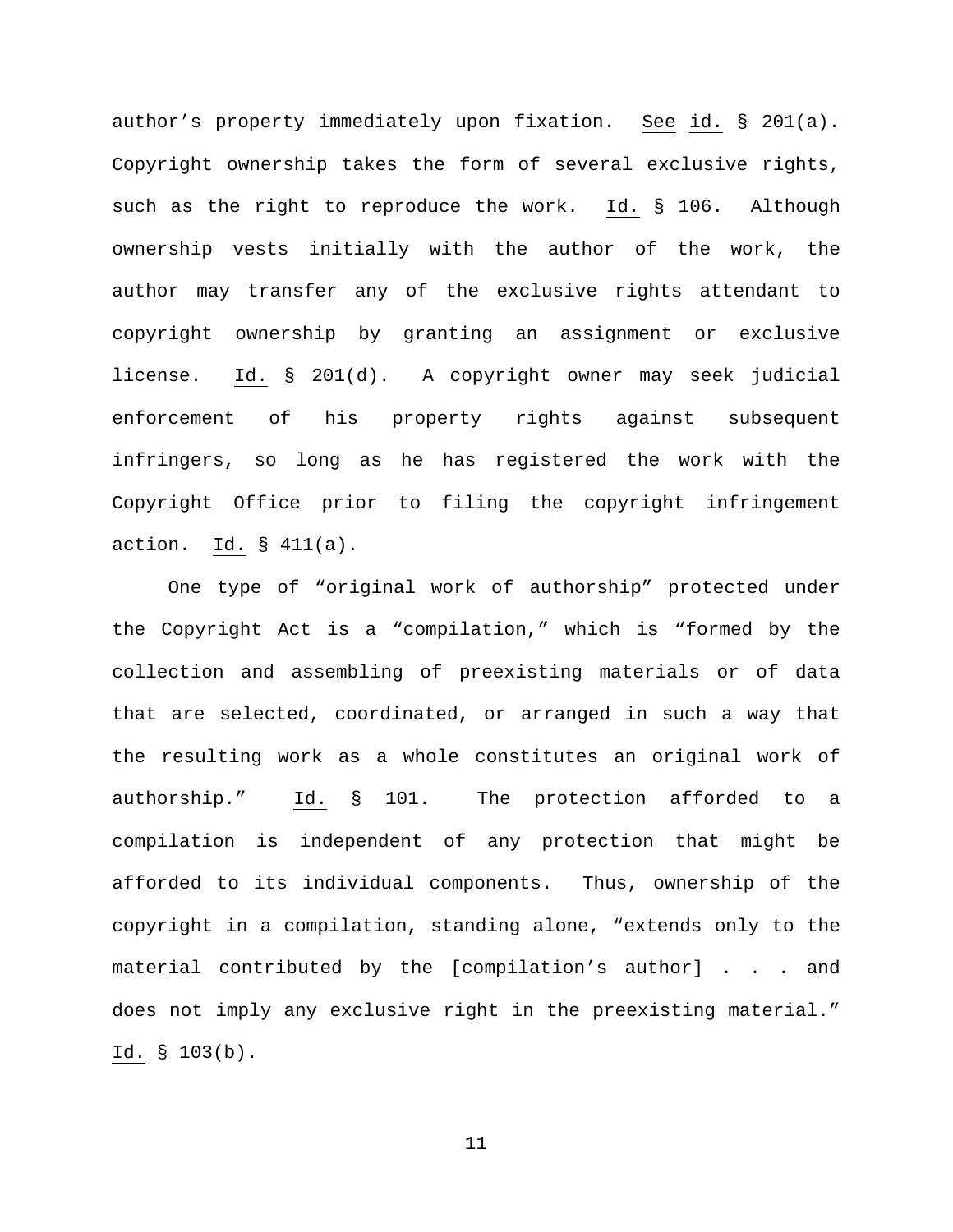As relevant here, compilations made up of individual components which are themselves copyrightable are called "collective works." A collective work is:

a work, such as a periodical issue, anthology, or encyclopedia, in which a number of contributions constituting separate and independent works in themselves, are assembled into a collective whole.

Id. § 101. The copyright in individual component works need not be owned by the author of the collective work. See id. § 201(c) ("Copyright in each separate contribution to a collective work is distinct from copyright in the collective work as a whole, and vests initially in the author of the contribution."). Indeed, the Copyright Act establishes a default presumption that the author of a collective work does not own the copyright in any component part:

In the absence of an express transfer of the copyright or of any rights under it, the owner of copyright in the collective work is presumed to have acquired only the privilege of reproducing and distributing the contribution as part of that particular collective work, any revision of that collective work, and any later collective work in the same series.

Id. § 201(c) (emphasis added). However, this statutory language clearly states that where, as MRIS alleges here, the author of a collective work has obtained the express transfer of the copyrights in each separate contribution to that collective work, Section 201(c)'s presumption of distinct ownership in the collection's component works does not apply.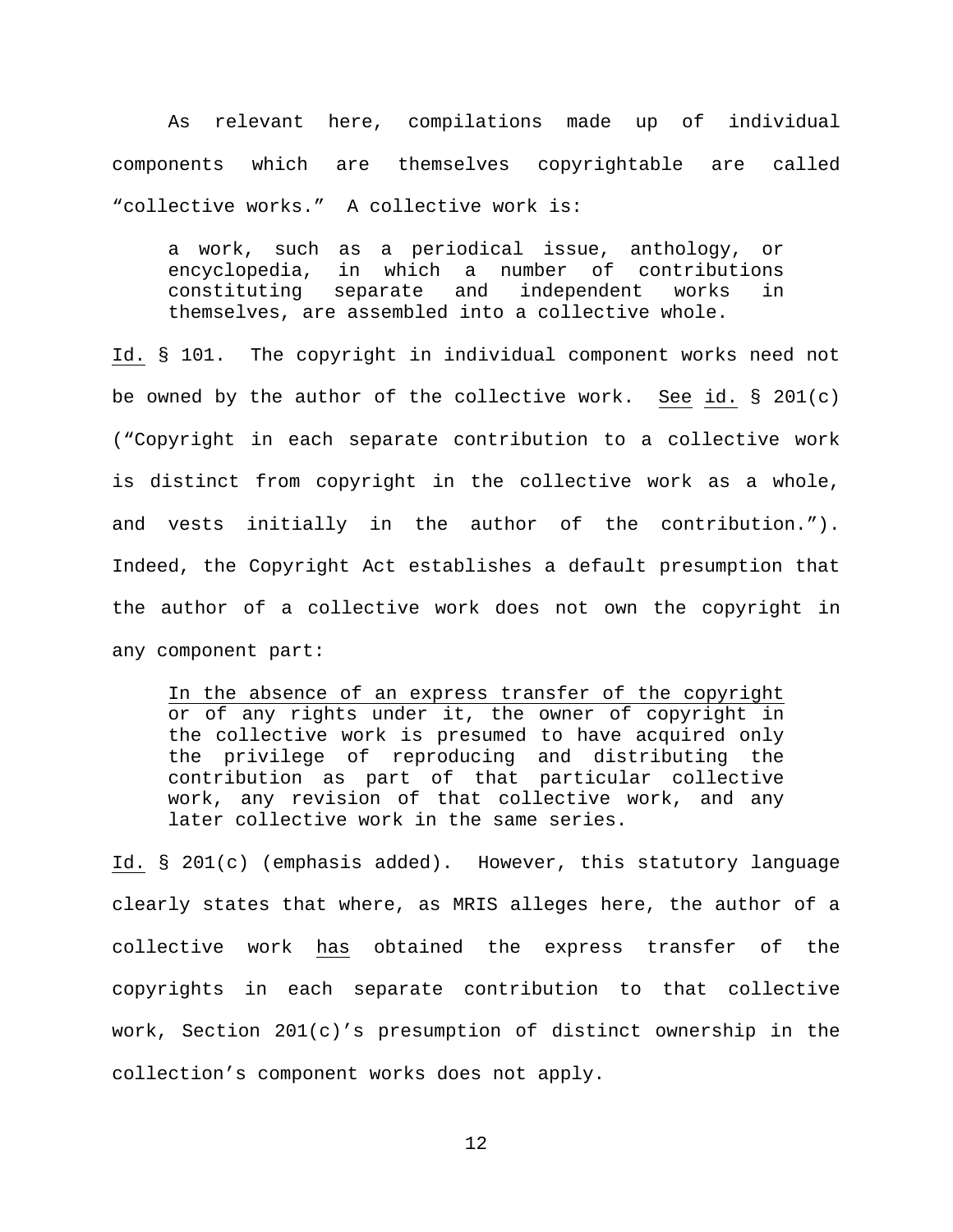We turn now to the first question presented: whether MRIS has failed to register its interest in the individual photographs with the Copyright Office prior to filing suit for copyright infringement as required by the Copyright Act. If AHRN is correct, and the registrations obtained by MRIS do not cover the photographs themselves, MRIS may not assert infringement of those photographs by AHRN in this action. See 17 U.S.C. §§ 409, 411(a); Reed Elsevier, Inc. v. Muchnick, 559 U.S. 154, 157-58 (2010).

It is uncontested that MRIS filed registration applications with the Copyright Office for the copyrighted material in the Database under the regulations governing automated databases, and attained corresponding certificates of registration. However, the parties dispute the scope of those registrations. AHRN argues that MRIS's "failure to identify names of creators and titles of individual works as required by 17 U.S.C. § 409(2) and (6) limits the registration[s] to the Database itself" and therefore that "the registration[s] do[] not extend to the individual elements in the Database." Appellant's Br. at 42. MRIS disagrees, pointing to its indication on the registration applications that its Database consists of pre-existing photographic works, and emphasizing the lack of any specific statutory requirement that an automated database registration

B.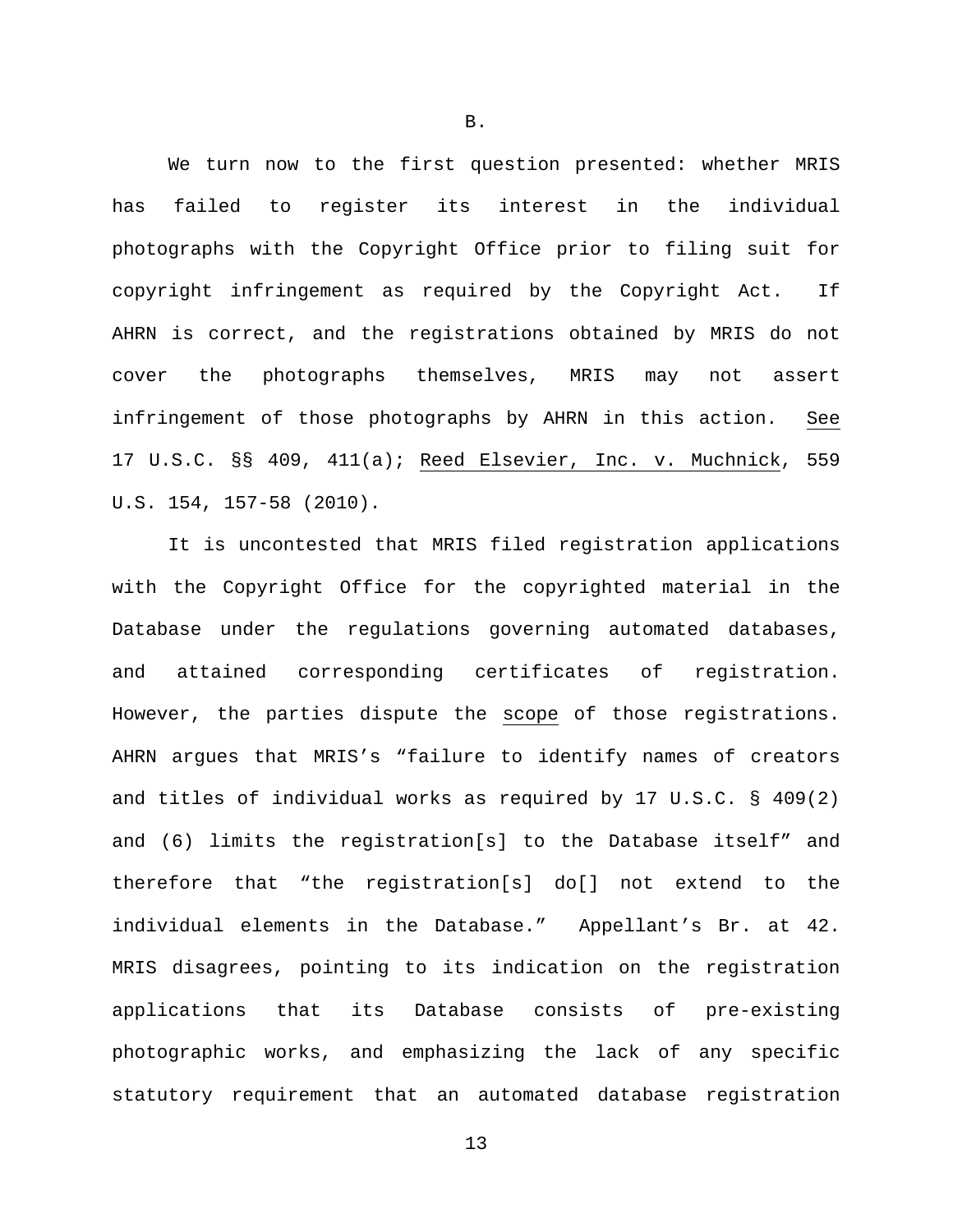list the names and authors of component works in order to effectively register copyright ownership in those component works. For the reasons that follow, we agree with MRIS.

Section 409 of the Copyright Act provides that an application for registration of a compilation "shall be made on a form prescribed by the Register of Copyrights and shall include," as relevant here, the name of the author or authors, the title of the work, and "an identification of any preexisting work or works that it is based on or incorporates, and a brief, general statement of the additional material covered by the copyright claim being registered." 17 U.S.C. § 409. As applied to a collective work whose author has also acquired the copyrights in individual component works, the text of Section 409 is ambiguous at best. Some additional guidance is provided in Section 408, which permits the Register of Copyrights to ease the burden on claimants of collective works by promulgating regulations to allow "for particular classes . . . a single registration for a group of related works." Id.  $\S$  408(c)(1); see also Kay Berry, Inc. v. Taylor Gifts, Inc., 421 F.3d 199, 205 (3d Cir. 2005) (explaining that the Copyright Act's provision for group registration is "based on Congress's desire to liberalize the registration process") (citing H.R. Rep. No. 94-1476, at 154 (1976), reprinted in 1976 U.S.C.C.A.N. 5659, 5770).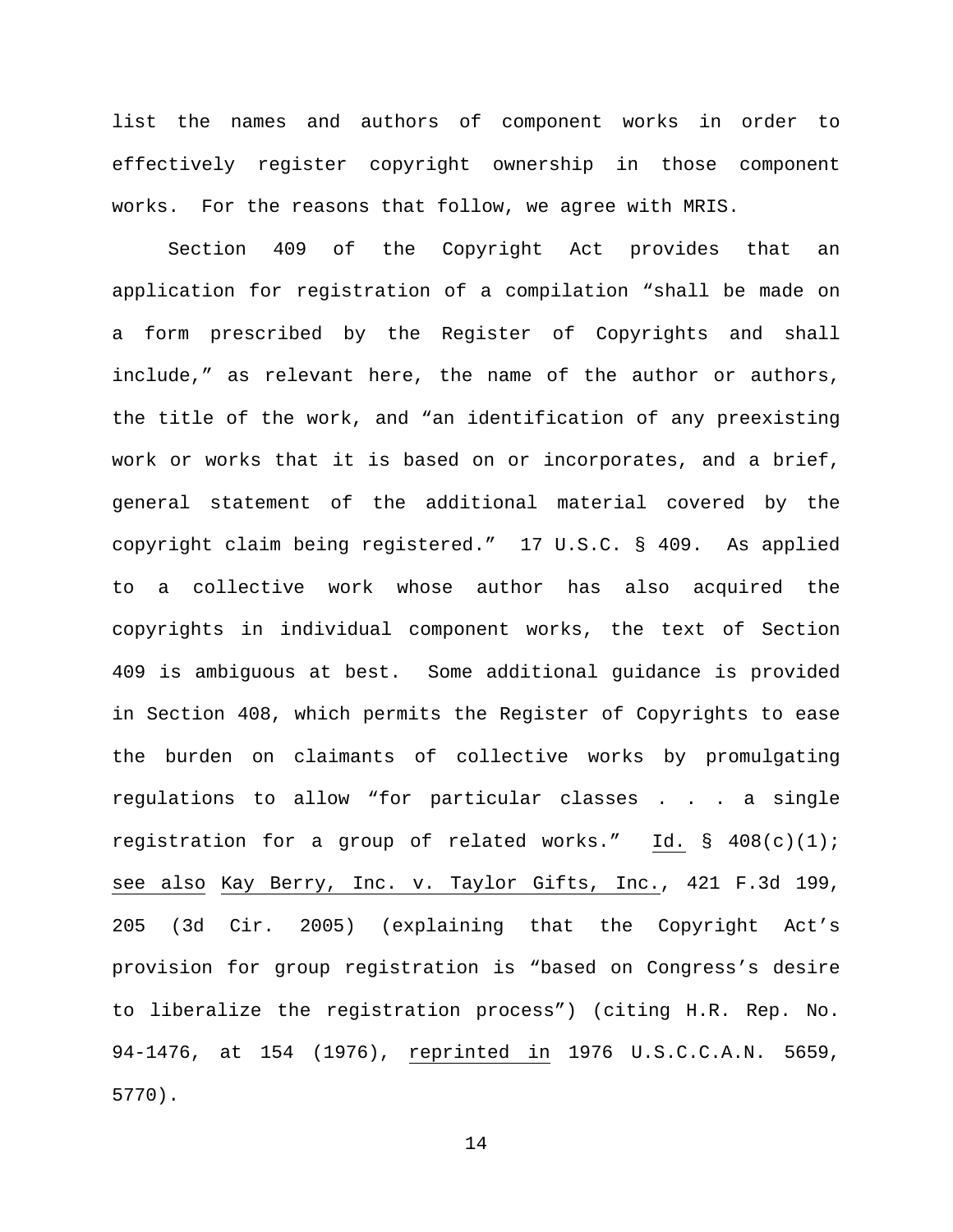Pursuant to its authority under Section  $408(c)(1)$ , the Register has promulgated rules allowing for group registration of certain categories of collective works: automated databases, related serials, daily newspapers, contributions to periodicals, daily newsletters, and published photographs. 37 C.F.R. § 202.3(b)(5)-(10). The provision utilized by MRIS for its quarterly registrations of the MRIS Database permits a single registration to be made "for automated databases and their updates or other derivative versions that are original works of authorship." Id.  $\S$  202.3(b)(5)(i). Under this provision, the author of an automated database may file a single application covering up to three months' worth of updates and revisions, so long as all of the updates or revisions (1) are owned by the same copyright claimant, (2) have the same general title, (3) have a similar general content, including their subject, and (4) are similar in their organization. Id. Each registration must also comply with certain notice, publication, and deposit formalities. Id. As in the text of the statute, nothing in 37 C.F.R. § 202.3(b)(5) or any related regulation specifically requires MRIS to list the name and author of every component photograph it wishes to register as part of an automated database registration.

Lacking clear statutory guidance on the matter, courts have disagreed on how to apply the Copyright Act's registration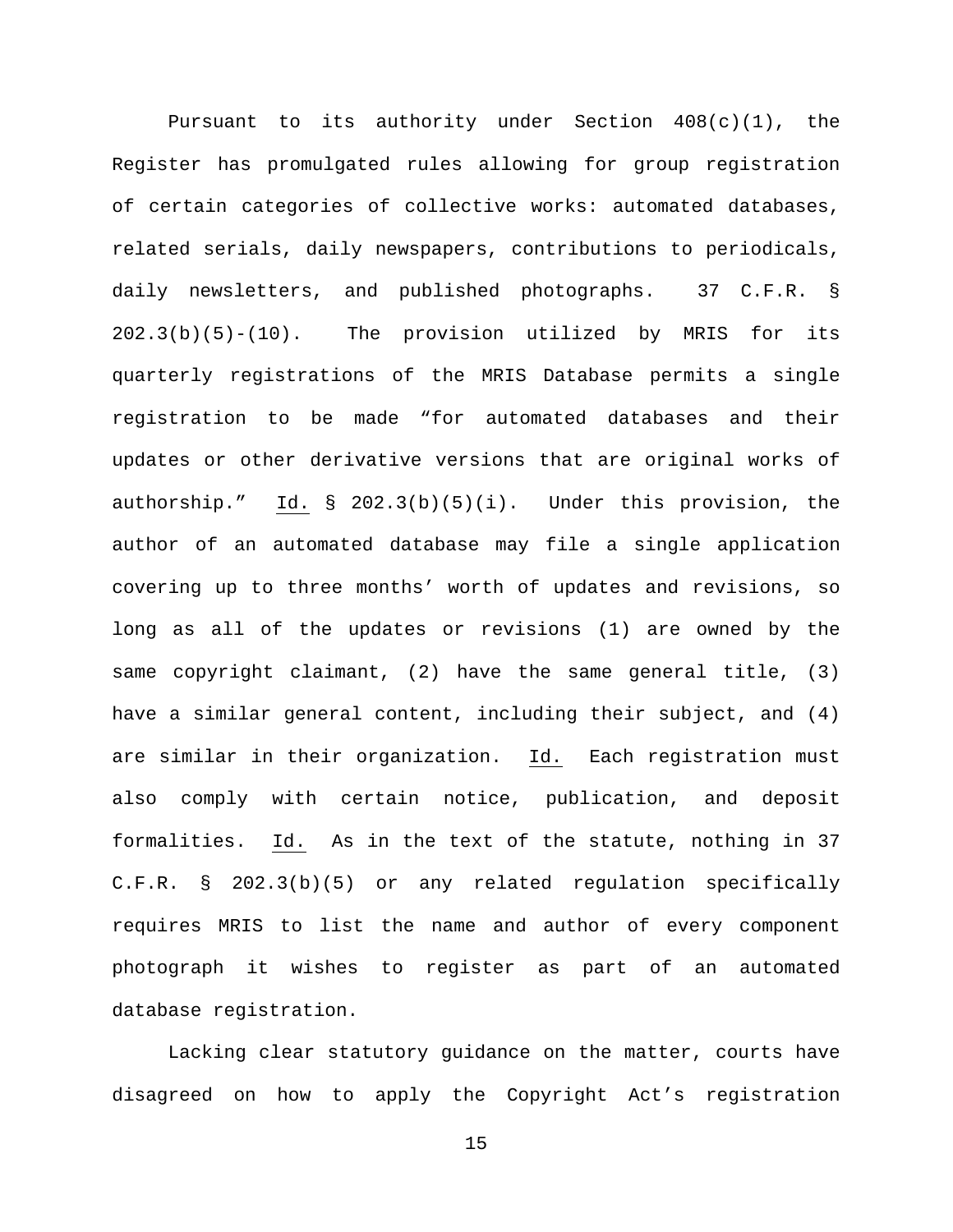requirement to collective works and their component parts. Some courts have barred infringement suits to protect copyrighted component works for failure to comply with Section 409's presuit registration requirement where the authors of those component works were not listed in the application to register the collective work. See, e.g., Muench Photography, Inc. v. Houghton Mifflin Harcourt Publ'g Co., 712 F. Supp. 2d 84, 94 (S.D.N.Y. 2010) ("[A]sking the Court flatly to ignore the requirement that the authors' names be listed . . . goes a bridge too far" in the context of automated databases); Bean v. Houghton Mifflin Harcourt Publ'g Co., 2010 WL 3168624, at \*4 (D. Ariz. Aug. 10, 2010) (holding that registrations of collective works containing numerous photographs by different photographers, all of whom assigned their rights to the collective work author prior to his registration, were insufficient to permit each photographer to sue for copyright infringement); Alaska Stock, LLC v. Houghton Mifflin Harcourt Publ'g Co., 2010 WL 3785720, at \*4 (D. Ala. Sept. 21, 2010) (adopting approach taken in Bean and Muench in holding that registration of CD-ROMS as automated databases did not effect registration of the copyrights in the individual images that comprise the databases).

On the other hand, some courts have recognized collective work registrations as sufficient to permit an infringement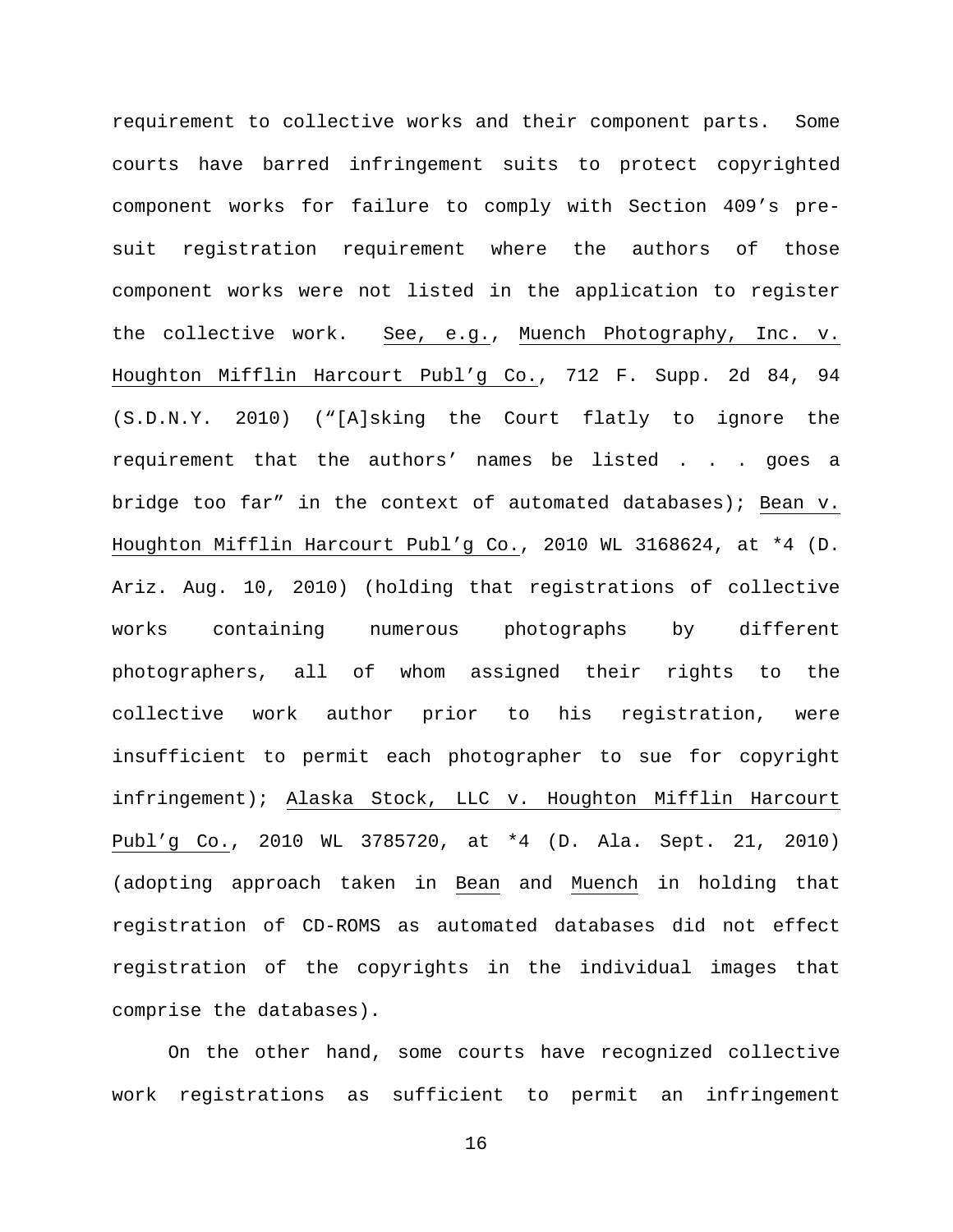action on behalf of component works, at least so long as the registrant owns the rights to the component works as well. See, e.g., Craigslist v. 3Taps, 2013 WL 1819999, at \*9 ("Craigslist's registration of the collective work (the overall Craigslist website and database) served to register component works to which Craigslist has an exclusive license, despite the omission of individual authors from the registration application."); Am. Inst. of Physics v. Schwegman Lundberg & Woessner, P.A., 2012 WL 3799647, at \*2 (D. Minn. July 2, 2012) (concluding that plaintiffs' registration of journals as collective works was sufficient to satisfy the pre-suit registration requirement vis-à-vis the individual articles contained in the journals, where the plaintiffs also owned (or exclusively licensed) the copyrights to those articles); Pac. Stock, Inc. v. Pearson Educ., Inc., 2012 WL 93182, at \*5 (D. Haw. Jan. 11, 2012) (concluding that defendant failed to show plaintiff had not validly registered its copyright interest in component works, given the lack of specificity in the Copyright Act); Masterfile Corp. v. Gale, 2011 WL 4702862, at \*2 (D. Utah Oct. 4, 2011) (finding that "[b]ecause [plaintiff] owns the constituent parts of the collection the registration of the collection extends copyright protection to the constituent parts") (citation omitted).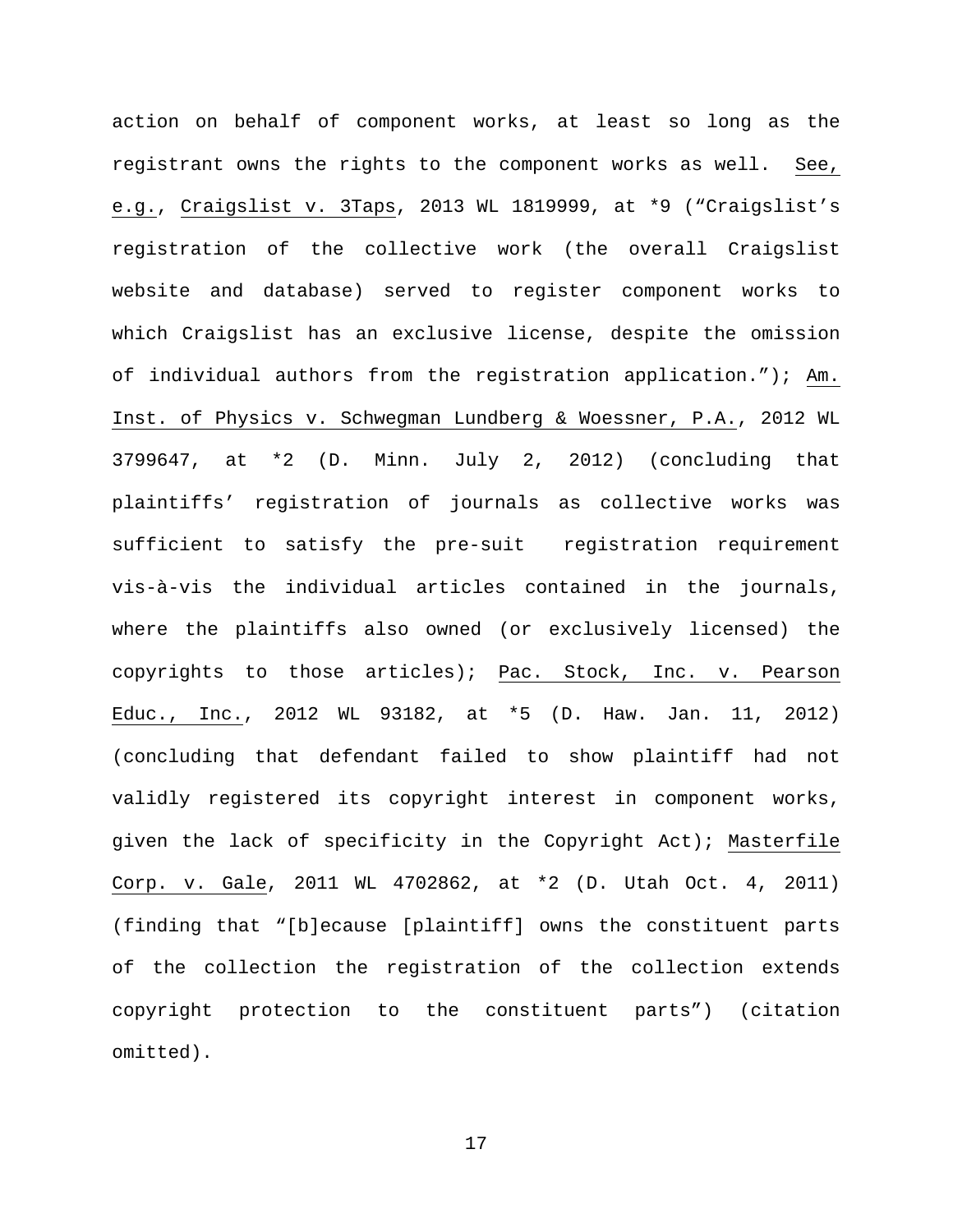We find this latter approach more consistent with the statutory and regulatory scheme. $10$  Indeed, as for the trend embodied in the former group of cases, "[t]he Copyright Office is optimistic that those decisions will be overturned on appeal." Final Rule, Deposit Requirements for Registration of Automated Databases That Predominantly Consist of Photographs, 77 Fed. Reg. 40268, 40270 (July 9, 2012). Bean, in particular, is factually inapposite because it addresses the distinct issue of whether individual photographers may use a third party's collective work registration to satisfy their pre-suit registration requirement against subsequent infringers.

Here, MRIS owned the copyright in each of the thousands of component photographs that had been transferred to MRIS prior to

<span id="page-17-0"></span> $10$  Notably, the government's amicus brief in the appeal of Bean currently pending before the Ninth Circuit explains the Department of Justice's position that, "if the author of a collective work is also the author of the component works, or if the authors of the component works transfer all rights in the works to him, the author of the collective work may claim a copyright in the component works that make up the collective work," even where the registration for the collective work fails to identify the author and title of each component work. See J.A. 378 (citing 17 U.S.C. § 201(d)). The amicus brief points to Circulars issued by the Copyright Office, in which "the Copyright Office has consistently taken the position that the<br>reqistration of a collective work also reqisters any of a collective work also reqisters independently copyrightable works within the collective work- referred to here as 'component works'--in which the claimant owns all rights, even if the registration application does not specify the titles and authors of the component works." Id. at 380.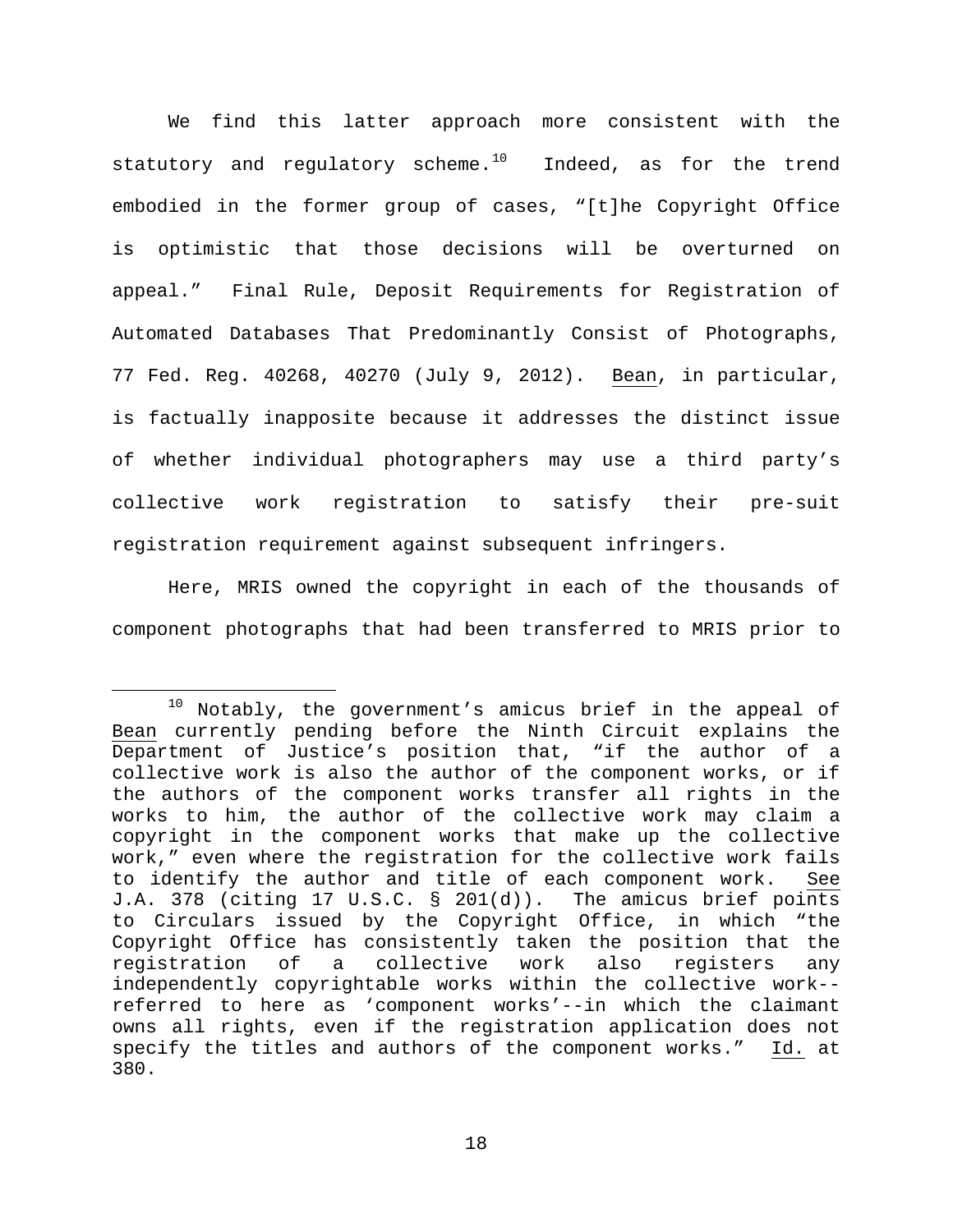its automated database registrations--as we will discuss further in Part C. In each registration, MRIS listed photographs as the basis for its updated claim. As the court articulated in Craigslist v. 3Taps, "it would be . . . [absurd and] inefficient to require the registrant to list each author for an extremely large number of component works to which the registrant has acquired an exclusive license." 2013 WL 1819999, at \*10 (internal citation and quotation marks omitted). Adding impediments to automated database authors' attempts to register their own component works conflicts with the general purpose of Section 409 to encourage prompt registration, see U.S. Copyright Office, Circular No. 1, 7: Copyright Basics (2012), and thwarts the specific goal embodied in Section 408 of easing the burden on group registrations, see Kay Berry, 421 F.3d at 204.

Before concluding our analysis, we discuss one recent regulatory change, though the parties did not clearly address it. In 2012 the Copyright Office promulgated, after notice and comment, a final rule amending the regulations governing the deposit requirement applicable to databases primarily composed of photographs. See Final Rule, Deposit Requirements for Registration of Automated Databases That Predominantly Consist of Photographs, 77 Fed. Reg. 40268 (July 9, 2012). Under the new rule, effective August 8, 2012, "when a registration is made for a database consisting predominantly of photographs, and the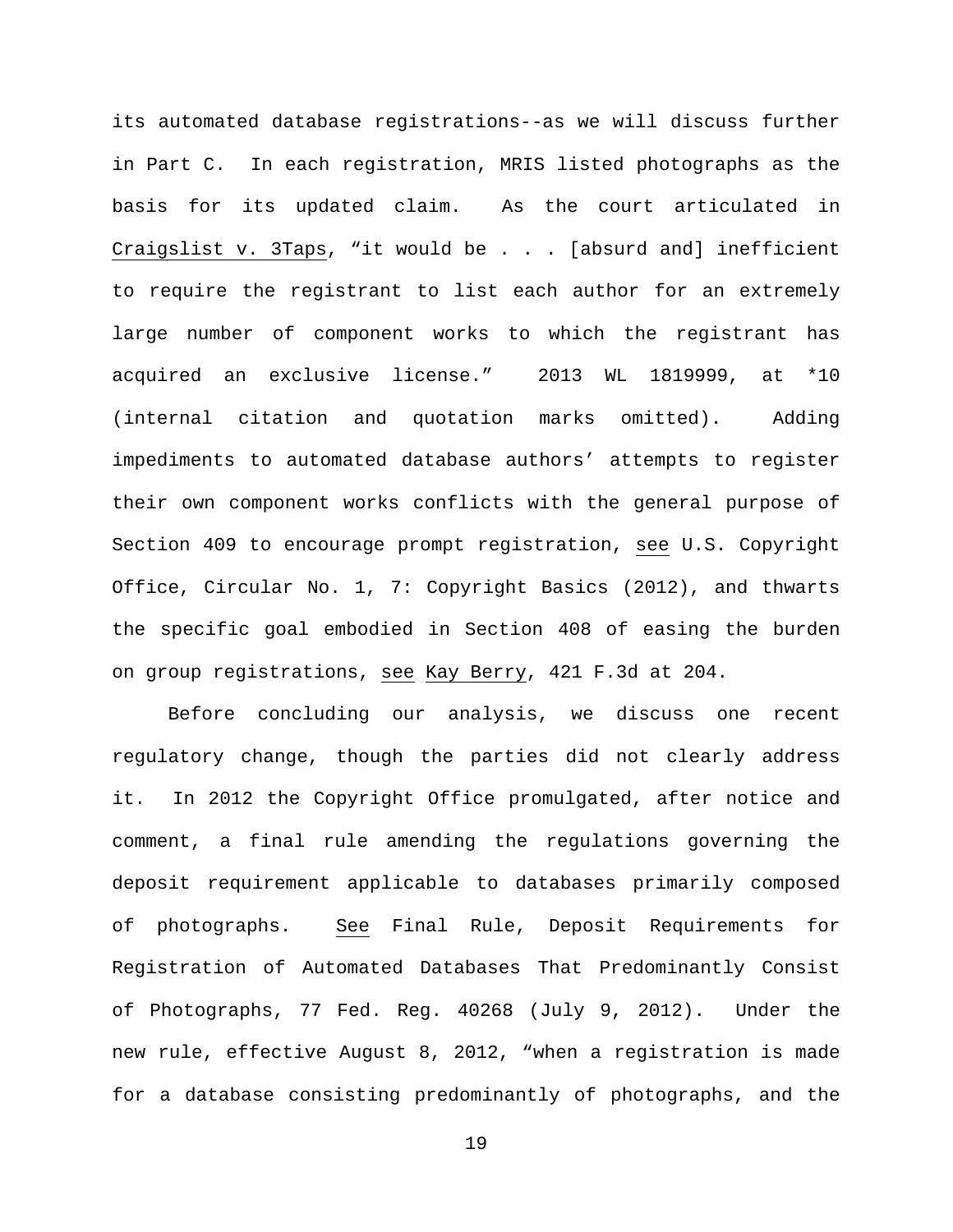copyright claim extends to the individual photographs themselves, each of those photographs must be included as part of the deposit accompanying the application." Id. at 40270. "Identifying portions and a descriptive statement will no longer constitute a sufficient deposit."  $Id.^{11}$  $Id.^{11}$  $Id.^{11}$  However, this amended regulation was not in effect at the time of MRIS's registrations in this case, at which point no such requirement existed for group registration of photographic component works. We will not find MRIS's compilation registrations inadequate for failing to comply with later-added requirements. Furthermore, we note that neither the Copyright Office nor the district court has determined that the MRIS Database consists predominantly of photographs, and we decline to undertake that decision here.

For these reasons, we endorse the district court's conclusion that "MRIS's identification of 'photographs' . . . as preexisting material and the basis of the copyright claims in its copyright registrations" satisfied Section 409's pre-suit registration requirement. See 888 F. Supp. 2d at 706-07. Consequently, MRIS is not barred from asserting infringement of

<span id="page-19-0"></span> $11$  The final rule implements this change by adding "automated databases that consist predominantly of photographs" to the list of applications for which registrants are required to provide all photographs covered by a registration as part of the deposit. See 37 C.F.R. § 202.20(c)(2)(xx) (as amended August 8, 2012).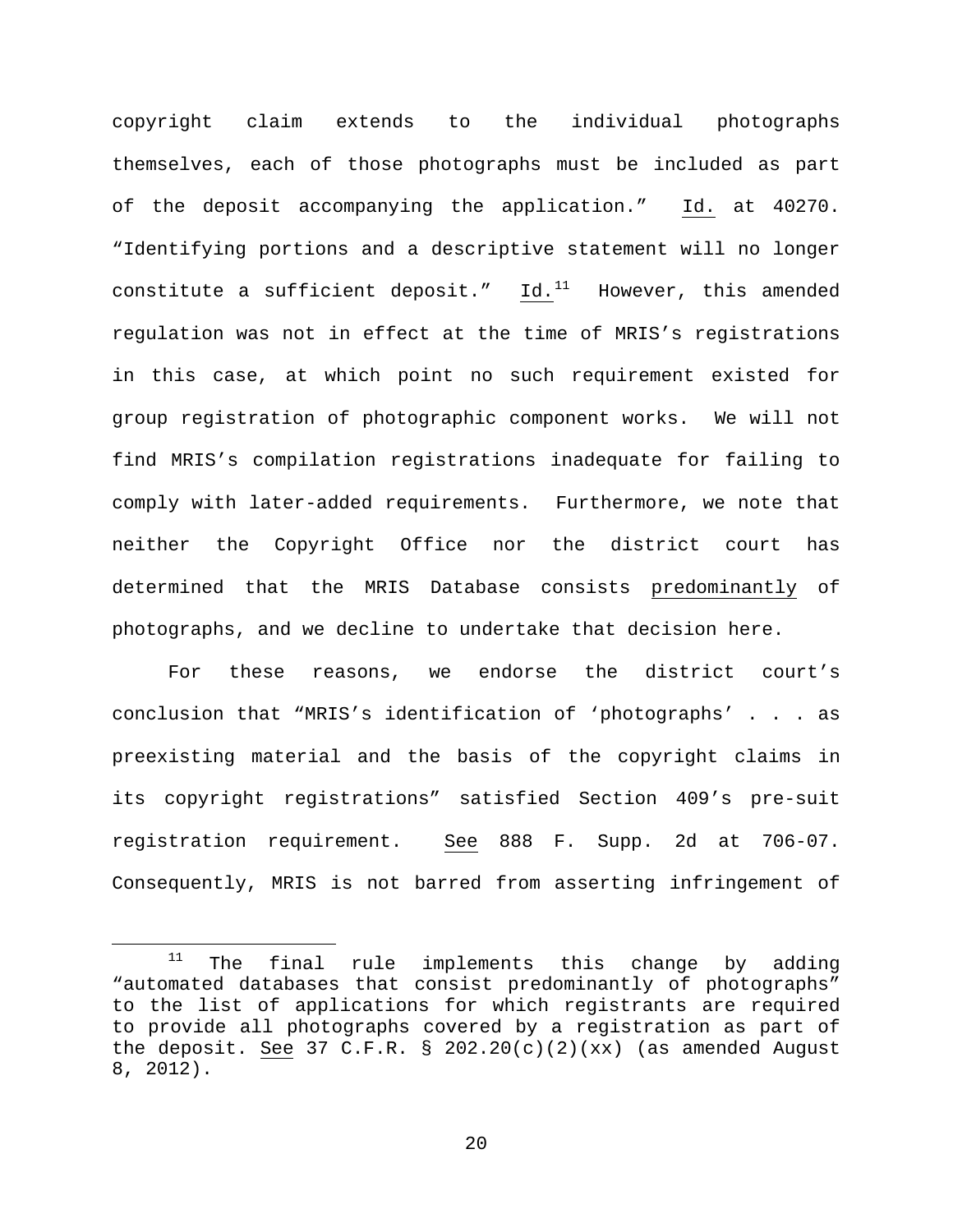its copyrighted photographs, which were registered as component works in its automated database registrations, in the present action.

# C.

Having determined that MRIS satisfied its pre-suit registration requirement, we turn finally to AHRN's challenge to the merits of MRIS's copyright infringement claim. MRIS must prove two elements to establish copyright infringement: (1) ownership of a valid copyright; and (2) AHRN's copying of constituent elements of the work that are original. See Feist, 499 U.S. at 361. As AHRN does not dispute the second element on appeal, we need address only copyright ownership. Specifically, AHRN argues that a subscriber's electronic agreement to MRIS's TOU does not operate as an assignment of rights under Section 204 of the Copyright Act. MRIS responds that an electronic transfer may satisfy Section 204's writing and signature requirements, particularly in light of the later-enacted Electronic Signatures in Global and National Commerce Act (the "E-Sign Act"), 15 U.S.C. § 7001 et seq., effective October 1, 2000. We agree.

A transfer of one or more of the exclusive rights of copyright ownership by assignment or exclusive license "is not valid unless an instrument of conveyance, or a note or memorandum of the transfer, is in writing and signed by the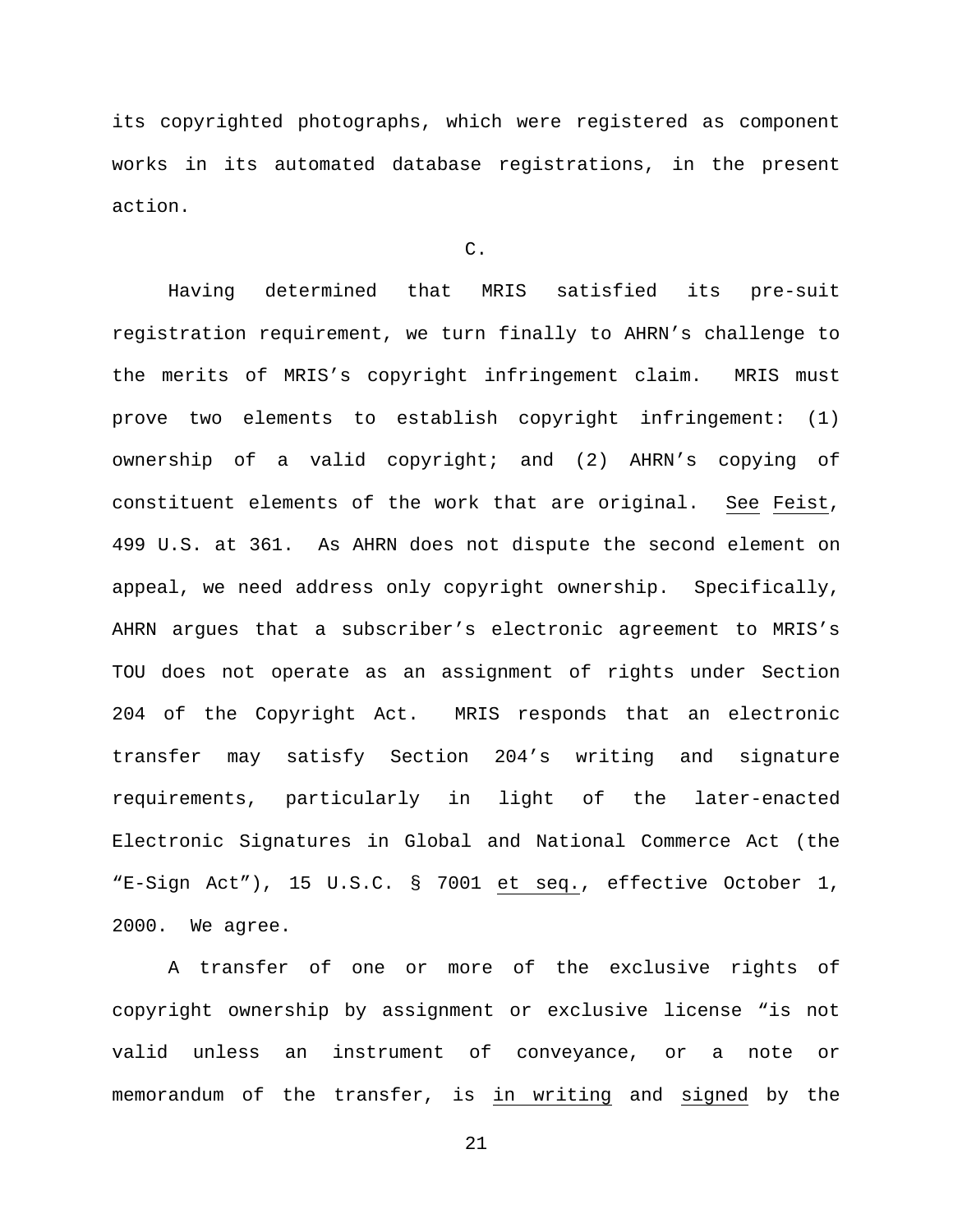owner of the rights conveyed or such owner's duly authorized agent." 17 U.S.C. § 204(a) (emphasis added); see also 3 Nimmer on Copyright § 10.03[A][1]. Section 204(a) is intended "'to protect copyright holders from persons mistakenly or fraudulently claiming oral licenses [or transfers].'" SCO Group, Inc. v. Novell, Inc., 578 F.3d 1201, 1211 (10th Cir. 2009) (quoting Eden Toys, Inc. v. Florelee Undergarment Co., 697 F.2d 27, 36 (2d Cir. 1982)). The signed writing requirement also serves the purpose of "enhanc[ing] predictability and certainty of ownership--Congress's paramount goal when it revised the Act in 1976." Effects Assocs., Inc. v. Cohen, 908 F.2d 555, 557 (9th Cir. 1990) (internal quotation marks omitted); cf. Schiller & Schmidt, Inc. v. Nordisco Corp., 969 F.2d 410, 412 (7th Cir. 1992) (Copyright Act "make[s] the ownership of property rights in intellectual property clear and definite, so that such property will be readily marketable").

Significantly, Section 204(a)'s signed writing requirement "is in fact different from a statute of frauds." Lyrick Studios, Inc. v. Big Idea Prods., Inc., 420 F.3d 388, 391 (5th Cir. 2005) (citing Konigsberg Int'l, Inc. v. Rice, 16 F.3d 355, 357 (9th Cir. 1994)). "Rather than serving an evidentiary function and making otherwise valid agreements unenforceable, under § 204(a) a transfer of copyright is simply not valid without a writing." Id. (citation and internal quotation marks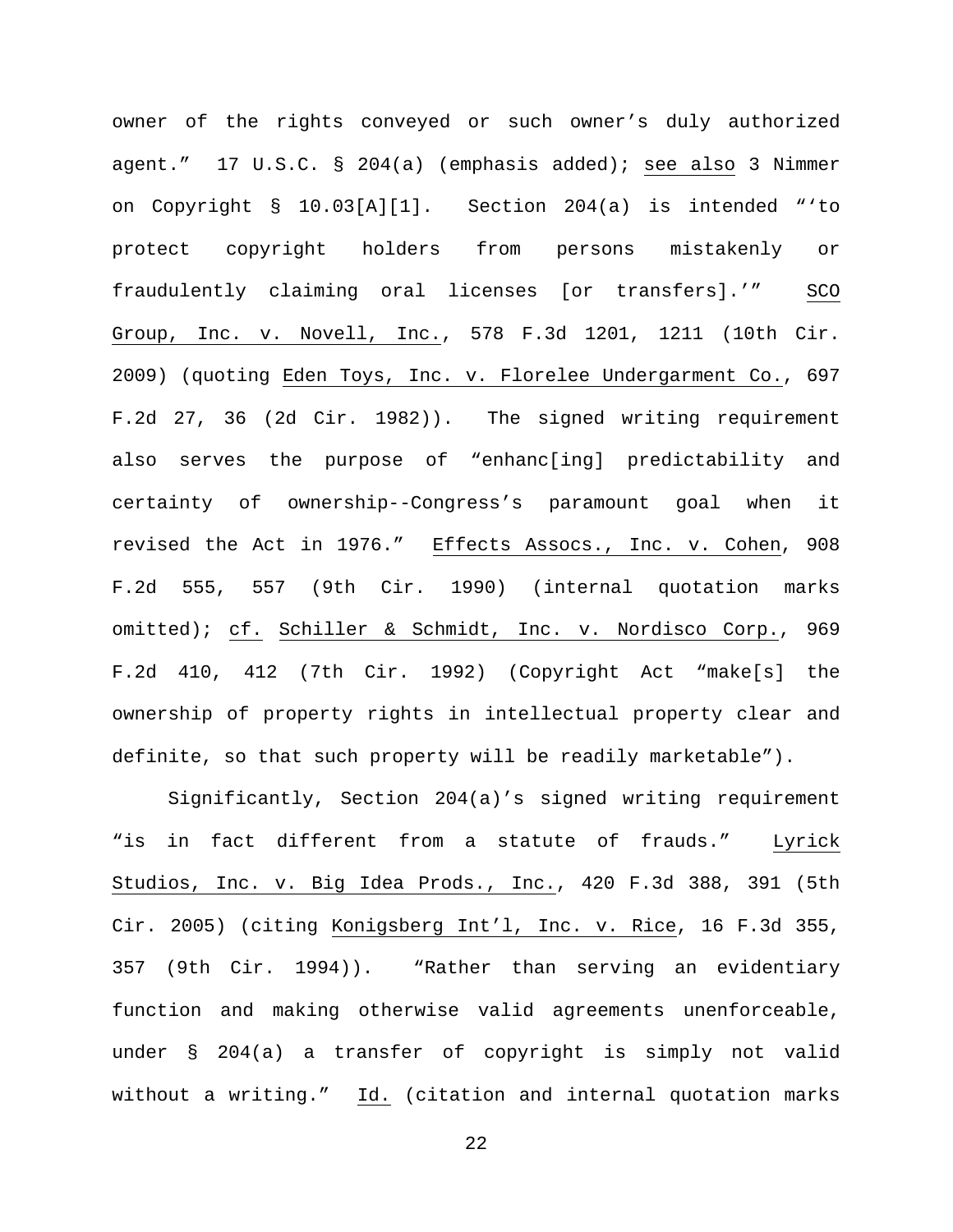omitted). Courts have elaborated that a qualifying writing under Section 204(a) need not contain an elaborate explanation nor any particular "magic words," Radio Television Espanola S.A. v. New World Entm't, Ltd., 183 F.3d 922, 927 (9th Cir. 1999), but must simply "show an agreement to transfer copyright." Lyrick Studios, 420 F.3d at 392 (citation omitted).

Before delving into the E-Sign Act and the sufficiency of the transfer here, we note one initial consideration deriving from the particular relationship of these parties. Courts have held that, in situations where "the copyright [author] appears to have no dispute with its [assignee] on this matter, it would be anomalous to permit a third party infringer to invoke [Section 204(a)'s signed writing requirement] against the [assignee]." Eden Toys, 697 F.2d at 36; see also Radio Television, 183 F.3d at 929 (adopting the rule of Eden Toys, and listing other cases to do so). Put another way, Section 204(a) "was intended to resolve disputes between owners and alleged transferee[s], and was not intended to operate for the benefit of a third-party infringer when there is no dispute between the owner and transferee." Kindergartners Count, Inc. v. Demoulin, 249 F. Supp. 2d 1214, 1221 n.22 (D. Kan. 2003) (internal quotation marks omitted). Although MRIS did not raise this argument, we nevertheless feel compelled to note the anomaly of allowing AHRN to fabricate for its own benefit a dispute between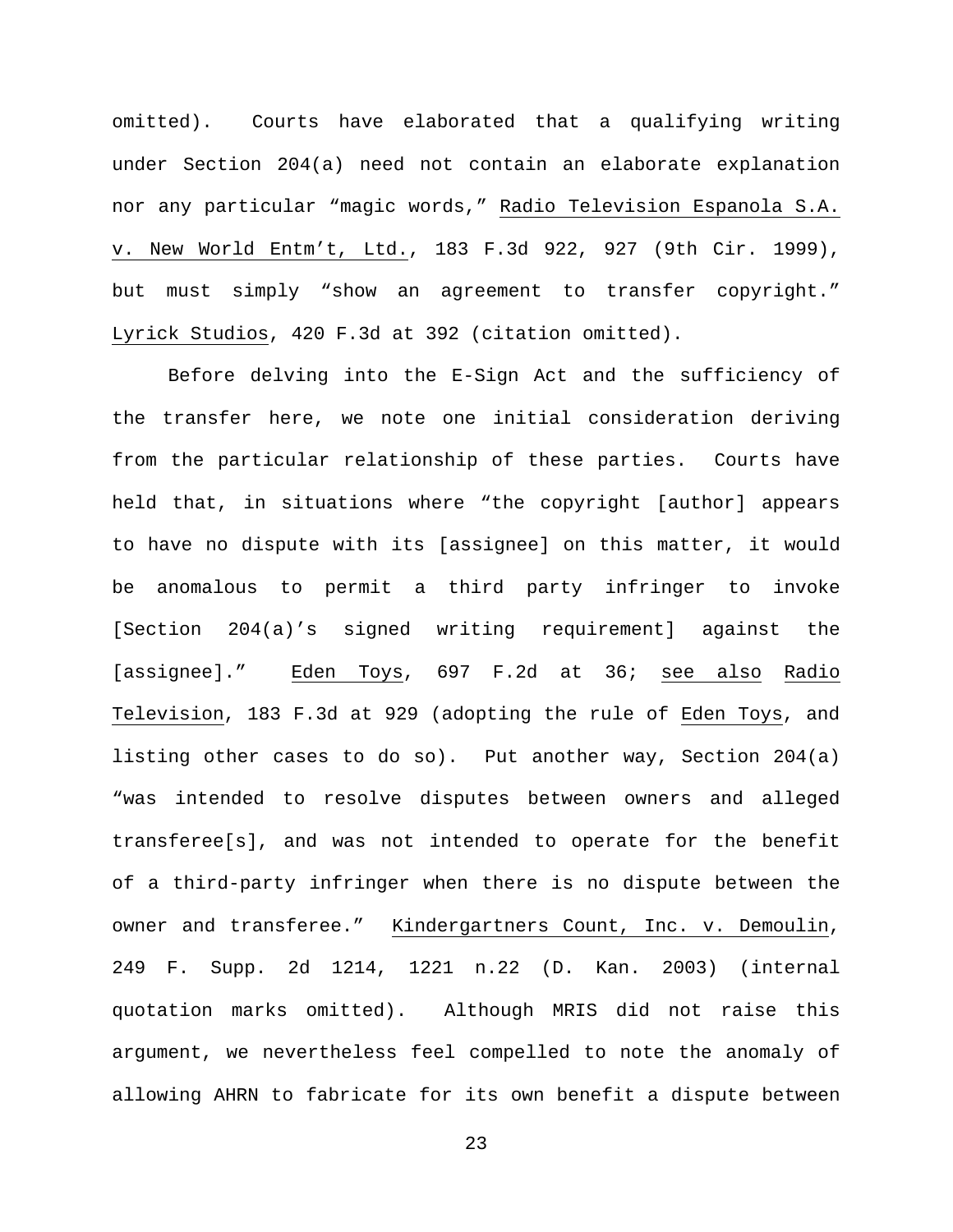MRIS and its subscribers over copyright ownership in the photographs.

The issue we must yet resolve is whether a subscriber, who "clicks yes" in response to MRIS's electronic TOU prior to uploading copyrighted photographs, has signed a written transfer of the exclusive rights of copyright ownership in those photographs consistent with Section 204(a). Although the Copyright Act itself does not contain a definition of a writing or a signature, much less address our specific inquiry, Congress has provided clear guidance on this point elsewhere, in the E-Sign Act.

The E-Sign Act, aiming to bring uniformity to patchwork state legislation governing electronic signatures and records, mandates that no signature be denied legal effect simply because it is in electronic form. 15 U.S.C. § 7001(a)(1). Additionally, "a contract relating to such transaction may not be denied legal effect, validity, or enforceability solely because an electronic signature or electronic record was used in its formation." Id. § 7001(a)(2). The E-Sign Act in turn defines "electronic signature" as "an electronic sound, symbol, or process, attached to or logically associated with a contract or other record and executed or adopted by a person with the intent to sign the record." Id. § 7006(5).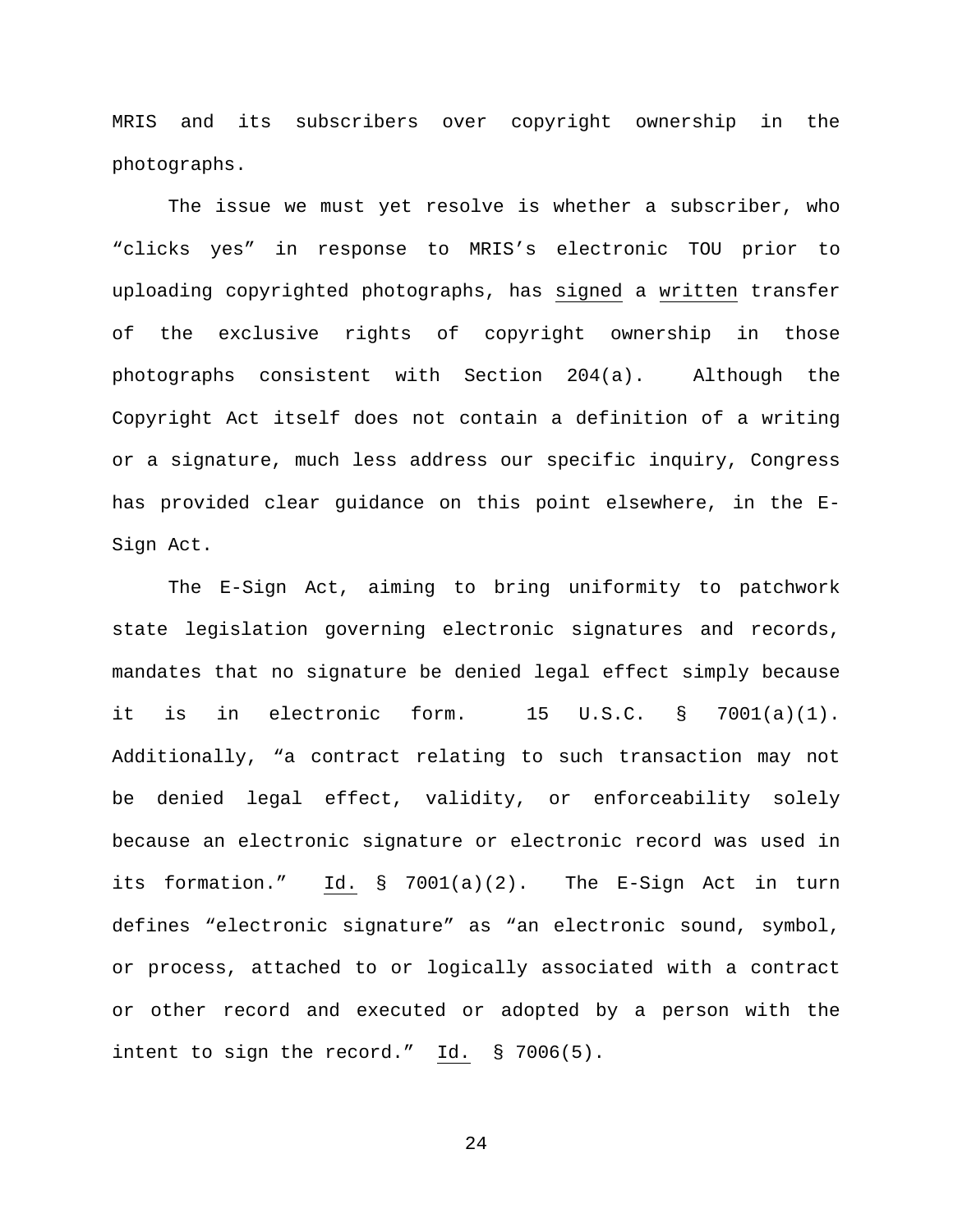Although the E-Sign Act states several explicit limitations, none apply here. The Act provides that it "does not . . . limit, alter, or otherwise affect any requirement imposed by a statute, regulation, or rule of law . . . other than a requirement that contracts or other records be written, signed, or in nonelectric form[.]" Id. § 7001(b). Because Section 204(a) requires transfers be "written" and "signed," a plain reading of Section 7001(b) indicates that Congress intended the provisions of the E-Sign Act to "limit, alter, or otherwise affect" Section 204(a).

Furthermore, 15 U.S.C. § 7003 specifies types of contracts or records to which the provisions of Section 7001 shall not apply. See id. § 7003(a)-(b) (excepting, inter alia, "statutes . . . governing the creation and execution of wills, codicils, or testamentary trusts"; "adoption, divorce, or other matters of family law"; "court orders or notices, or official court documents"; and "any notice of . . . the cancellation or termination of health insurance or benefits or life insurance benefits"). Agreements to transfer exclusive rights of copyright ownership are not included in these exceptions. $12$  Nor

<span id="page-24-0"></span> $12$  Section 7003 also explains that these exceptions are meant to be phased out over time as consumer protections surrounding e-signatures are bolstered. 15 U.S.C. § 7003(c)(i) ("The Secretary of Commerce . . . shall review the operation of the exceptions in subsections (a) and (b) of this section to (Continued)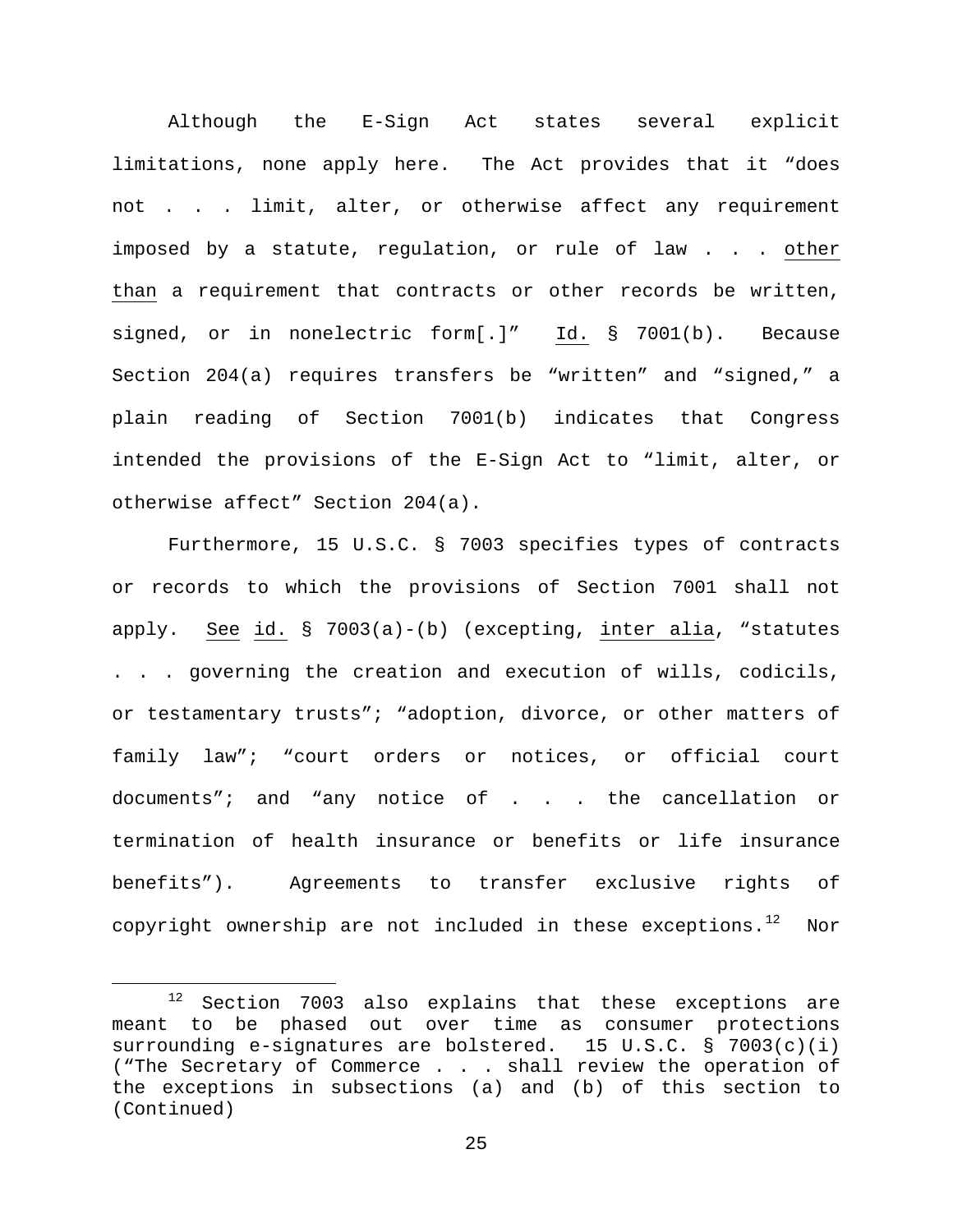does the enumerated list contain any "catchall" generic category into which copyright transfers might possibly fall. We decline to read in an invitation to create new exceptions piecemeal.

AHRN's proffered authorities to the contrary are inapposite. None mention the E-Sign Act; instead, AHRN points to courts which have invalidated transfers in circumstances not at all analogous--for example, where there was no written agreement, but merely one party's declaration after the fact that he had assigned his copyright interest, see Am. Plastic Equip., Inc. v. Toytrackerz, LLC, 2009 WL 902422, at \*6 (D. Kan. Mar. 31, 2009), or where an e-mail purporting to transfer the relevant rights was not actually sent by the owner of the copyright interest, see McMunigal v. Bloch, 2010 WL 5399219, at \*8 (N.D. Cal. Dec. 23, 2010). We do not find these cases relevant to our present inquiry.

There is little authority regarding the application of esignatures to instruments conveying copyrights. In what appears to be the only case relying on the E-Sign Act in this context, the Southern District of Florida held that the conveyance of a copyright interest by e-mail was valid. See Vergara Hermosilla v. Coca-Cola Co., 2011 WL 744098, at \*3 (S.D. Fla. Feb. 23,

Ĩ.

evaluate, over a period of 3 years, whether such exceptions continue to be necessary for the protection of consumers.").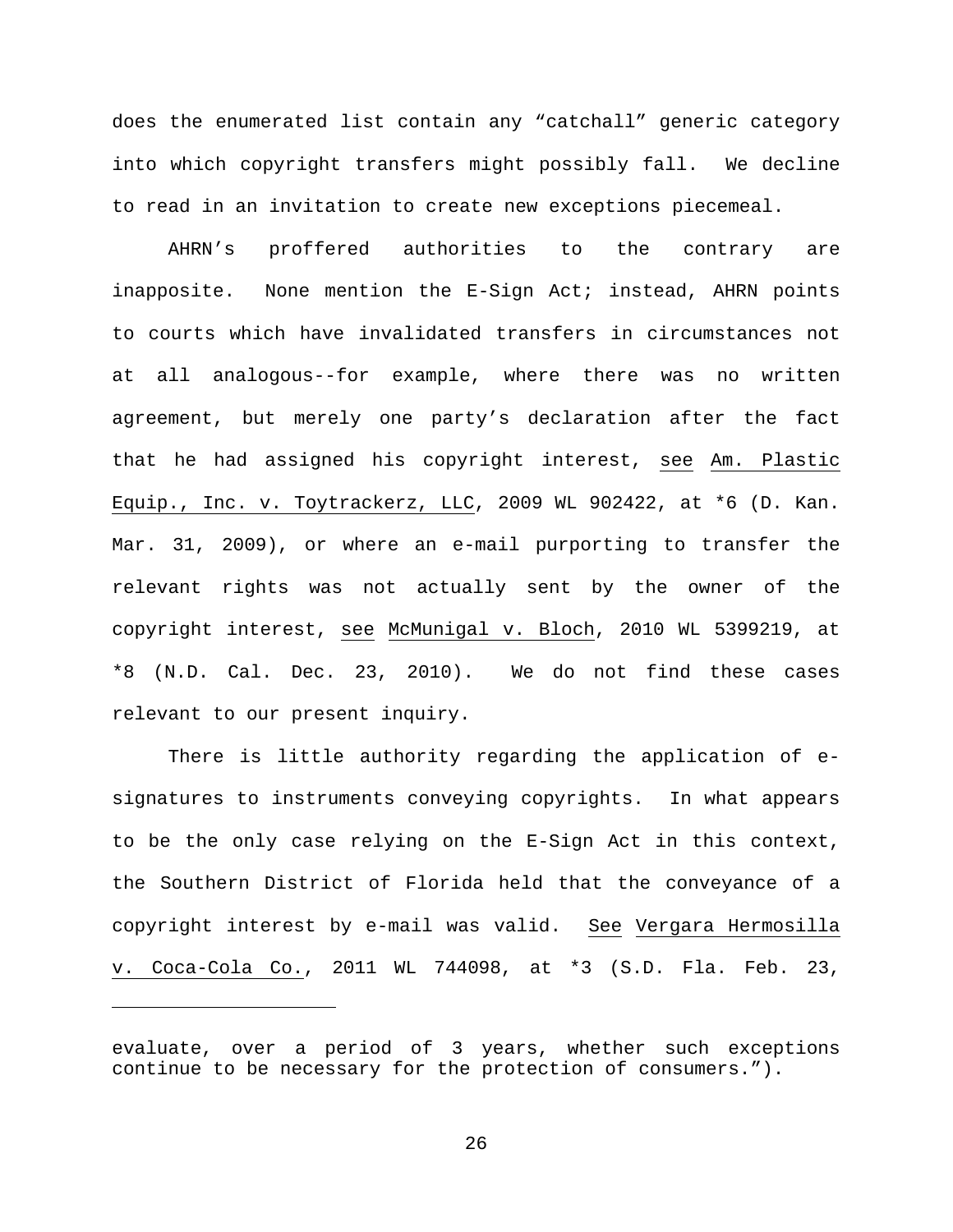2011), aff'd by per curiam opinion, 446 F. App'x 201 (11th Cir. Nov. 3, 2011). In its brief analysis of the issue, that court relied on the purpose of Section 204, which is to "resolve disputes between copyright owners and transferees and to protect copyright holders from persons mistakenly or fraudulently claiming oral licenses or copyright ownership," not to be "unduly burdensome" or to "necessitate[] protracted negotiations nor substantial expense." Id. (citations and internal quotations omitted). The court reasoned that allowing the transfer of copyright ownership via e-mail pursuant to the E-Sign Act accorded with, rather than conflicted with, this purpose.

Additionally, courts have held that agreements reached by electronic means are not invalid pursuant to analogous statutory requirements. For example, the Federal Arbitration Act (the "FAA") specifies that its protections for arbitration agreements pertain only to a "written provision" in any contract. 9 U.S.C. § 2. Courts have uniformly applied the E-Sign Act to subsequent interpretations of the FAA's written provision requirement. See, e.g., Campbell v. Gen. Dynamics Gov't Sys. Corp., 407 F.3d 546, 556 (1st Cir. 2005) ("[The E-Sign Act] definitively resolves the issue . . . as to whether an e-mail agreement to arbitrate is unenforceable under the FAA because it does not satisfy the FAA's 'written provision' requirement, 9 U.S.C. § 2.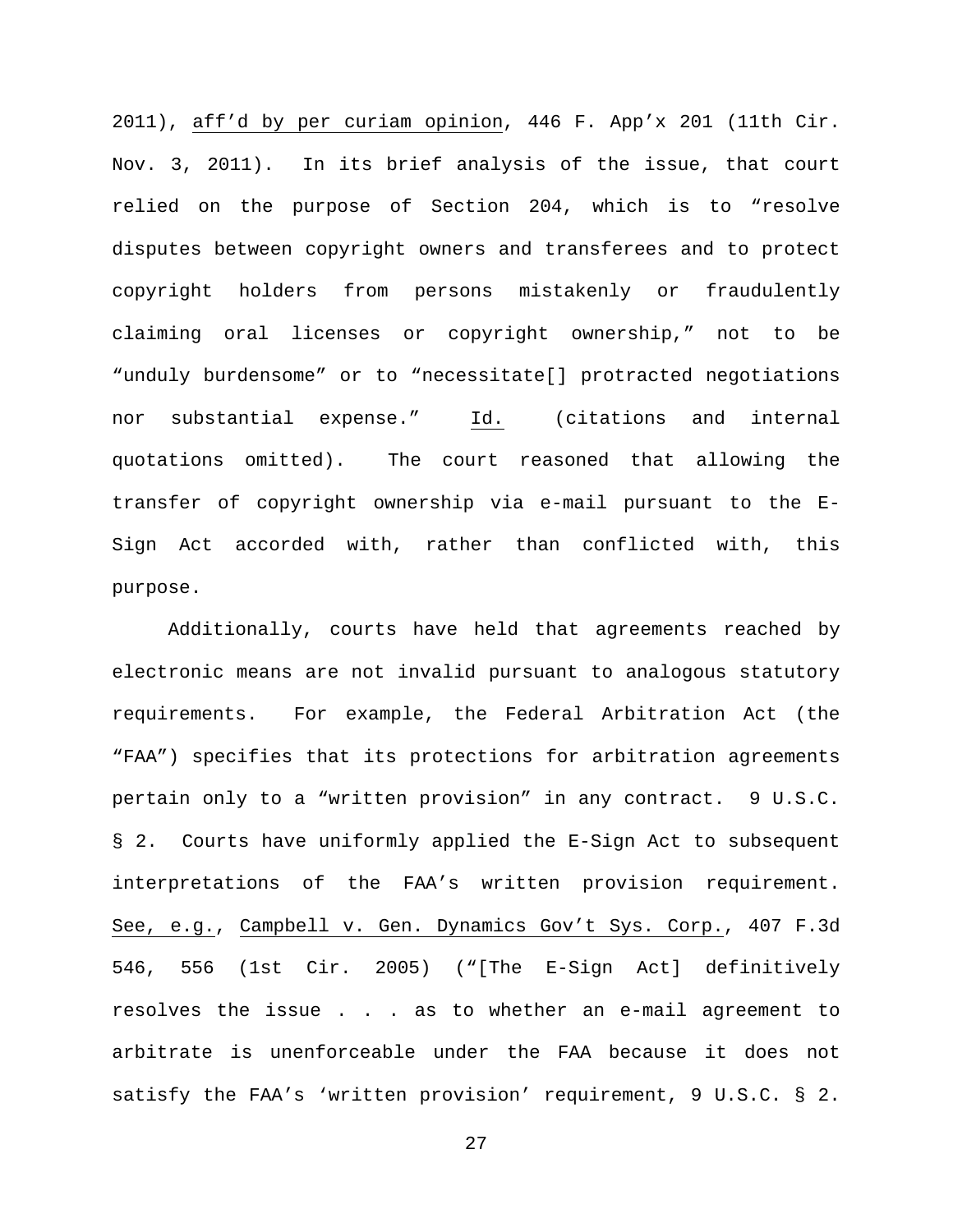By its plain terms, the E–Sign Act prohibits any interpretation of the FAA's 'written provision' requirement that would preclude giving legal effect to an agreement solely on the basis that it was in electronic form."); Specht v. Netscape Comm'cns Corp., 306 F.3d 17, 26 n.11 (2d Cir. 2002) (assessing whether clicking to download software created enforceable agreement to arbitrate, and noting that the matter of whether "the agreement is a 'written provision' despite being provided to users in a downloadable electronic form . . . has been settled by [the E-Sign Act]," although ultimately finding that consumers' clicking "yes" in the context presented in that case did not manifest assent to license terms).

We find this analysis helpful in reaching the same conclusion in the context of the Copyright Act. To invalidate copyright transfer agreements solely because they were made electronically would thwart the clear congressional intent embodied in the E-Sign Act. We therefore hold that an electronic agreement may effect a valid transfer of copyright interests under Section 204 of the Copyright Act. $^{13}$  $^{13}$  $^{13}$  Accordingly,

<span id="page-27-0"></span> <sup>13</sup> We make no comment (nor did the district court) as to whether the subscribers' assent to MRIS's TOU constitutes a valid agreement under generally applicable principles of contract law, or whether, as in Specht, 306 F.3d at 27, it might fail for lack of mutual assent. AHRN waived this argument by raising it for the first time in its reply brief. See McBurney (Continued)